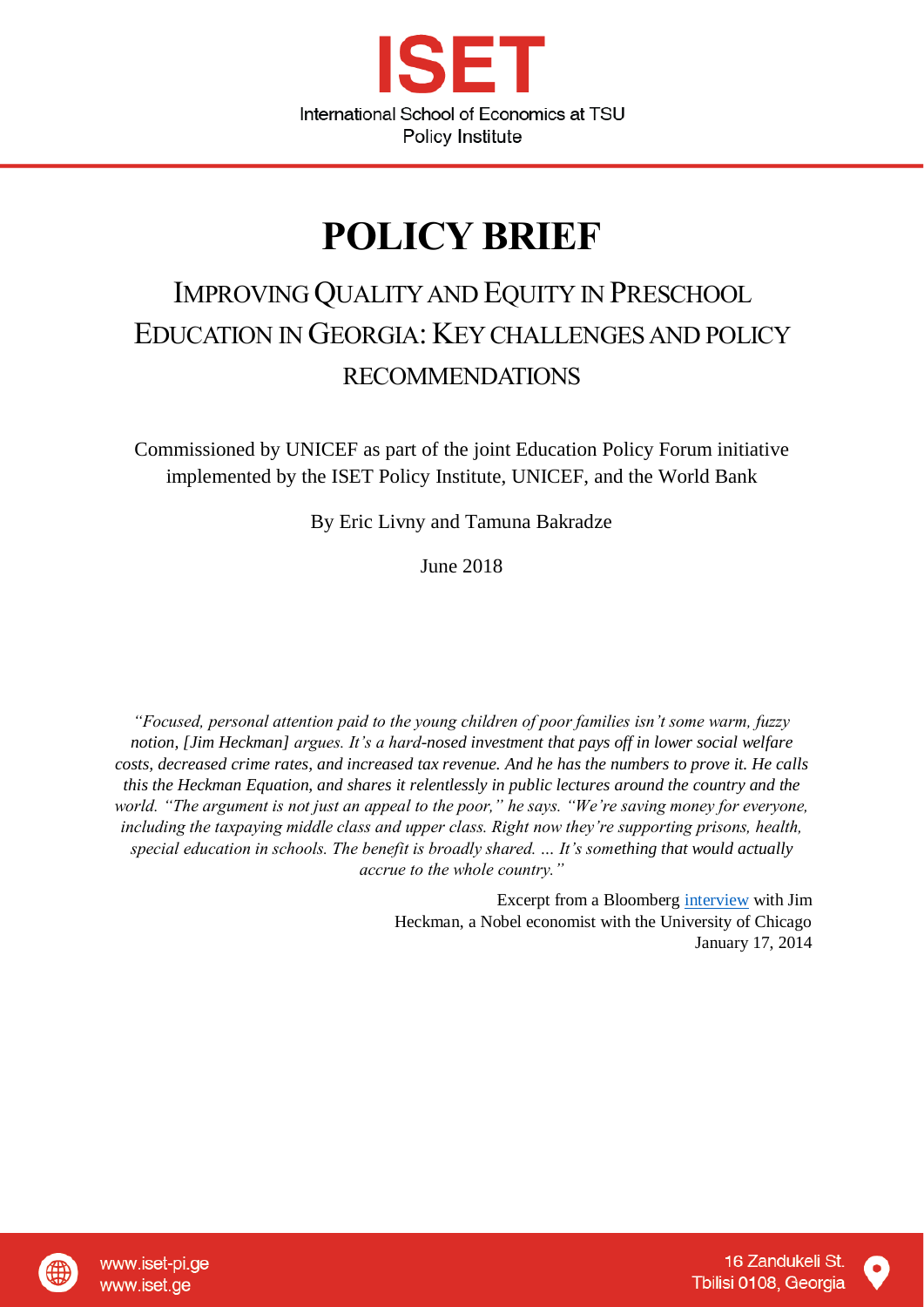## **TABLE OF CONTENTS**

| THE LEGAL AND REGULATORY FRAMEWORK OF EARLY AND PRESCHOOL EDUCATION  7 |  |
|------------------------------------------------------------------------|--|
|                                                                        |  |
|                                                                        |  |
|                                                                        |  |
|                                                                        |  |
|                                                                        |  |
|                                                                        |  |
|                                                                        |  |
|                                                                        |  |
|                                                                        |  |
|                                                                        |  |
|                                                                        |  |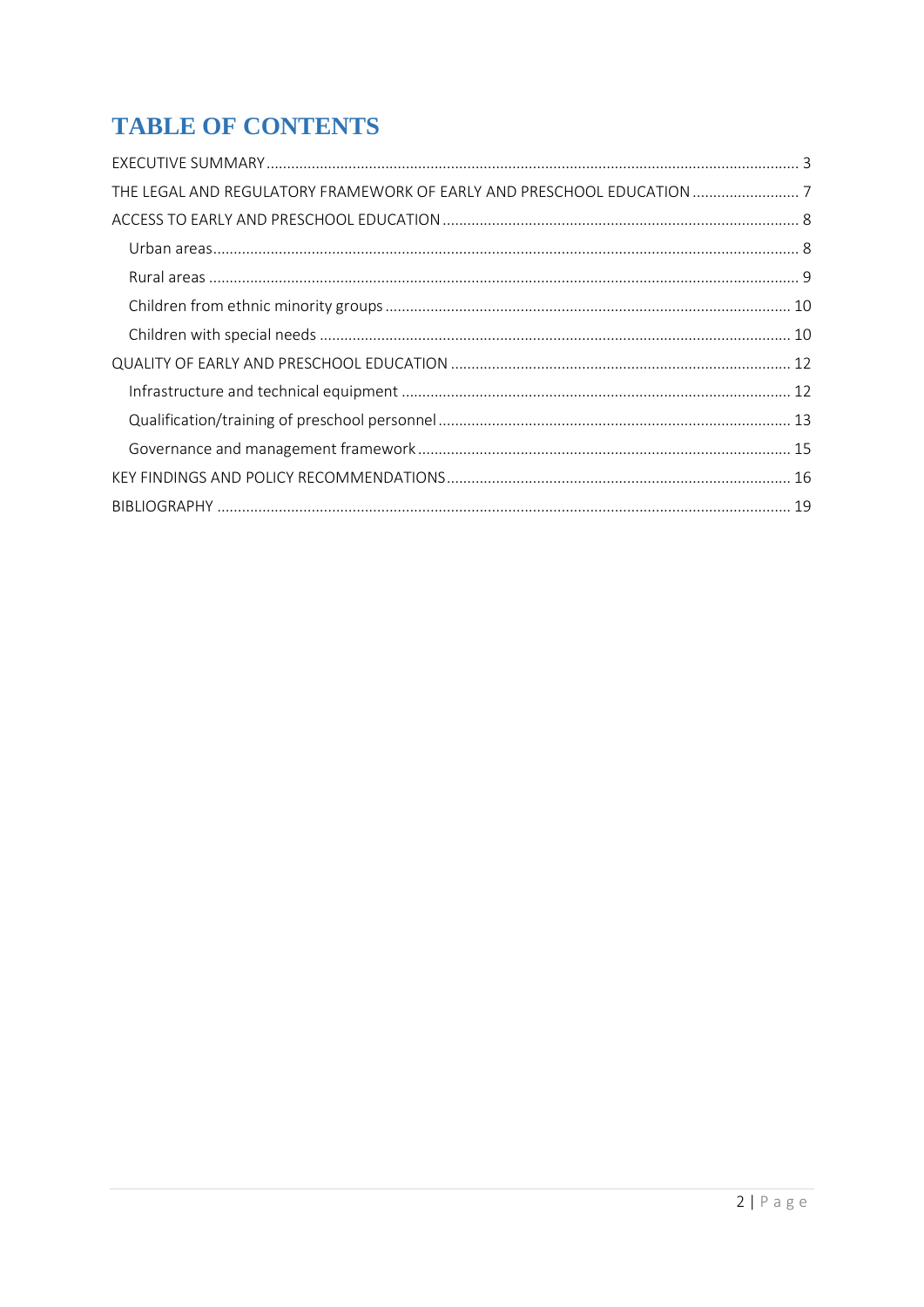## <span id="page-2-0"></span>EXECUTIVE SUMMARY

*This policy brief is a result of a joint Education Policy Forum initiative by UNICEF, the World Bank, and the International School of Economics at Tbilisi State University (ISET). It is one of a series of four papers taking stock of Georgia's entire education system: early learning, general schooling, vocational education and training, and lastly, higher education. The purpose of this series is to review what has been achieved so far, identify outstanding challenges, and suggest – based on discussions with stakeholders and a careful analysis of relevant data and incentive structures – what can be done to address existing bottlenecks.* 

\* \* \*

Delivering on its electoral promise to ensure universal access to early learning and school readiness programs for every Georgian child, as of the 2013/14 school year, the Georgian Dream coalition made public preschool education free for all kids in the 2-5 age group. As a result of this reform and a sizeable investment in infrastructure, Georgia has seen a significant increase in preschool enrollment for children aged 2-5: from  $41\%$ 1 in 2011 to 63.7% in 2017<sup>2</sup>. During the same period, the share of public provision in the total increased given that the quality/price ratio of public kindergartens increased relative to the expensive private alternative.

To provide the legal basis for universal access to early and preschool care and education, and ensure its adherence to the highest quality requirements, on June 8, 2016, the Government of Georgia (GoG) amended the Law on Early and Preschool Care and Education<sup>3</sup>. In October 2017, the GoG approved a number of new National Standards and Technical Regulations, most of which are supposed to come into force by 2020. The law envisions a rigorous procedure – yet to be developed – whereby all new and existing public and private kindergartens in the country will be required to go through an authorization process assessing their ability to meet rigorous standards concerning kindergarten buildings and playgrounds, equipment and educational supplies, hygienic conditions and nutrition, formal qualifications and experience of preschool personnel.

#### **The recently adopted national standards of early and preschool education follow the best global practices in the field. However, given the reality on the ground, they are easier declared than implemented in practice.**

| $\overline{\phantom{a}}$ One aspect of the problem is the sheer size of the gap between the | An increase in public   |
|---------------------------------------------------------------------------------------------|-------------------------|
| status quo and what is being mandated by the National Standards of Early                    | funding for preschool   |
| and Preschool Care and Education. For example, the new regulations                          | education will reflect  |
| pertaining to per child space requirements would require a massive <i>one</i> -             | a shift in national     |
| <i>time</i> investment in the construction of new, and renovation of existing,              | priorities from short-  |
| kindergarten buildings. The new education, hygiene and nutrition                            | term results to         |
| standards imply a <i>permanent</i> increase in annual operating costs.                      | longer-term strategic   |
|                                                                                             |                         |
|                                                                                             | <i>objectives.</i>      |
| Another grave challenge concerns the need to rid the system of                              | Tackling this political |
| unqualified, unskilled and unmotivated workers, and replace them with a                     | economy bottleneck      |
| new cohort of young, well-trained (and well-compensated) personnel. On                      | will boost staff        |
| the one hand, this challenge has significant budgetary implications – new                   | morale and allow        |
| cadre will be difficult to attract without a substantial <i>permanent</i> increase in       | human resource          |

<sup>&</sup>lt;sup>1</sup> UNICEF, Welfare Monitoring Survey (2011).

**.** 

[http://unicef.ge/uploads/WMSFinal\\_final\\_Copy\\_for\\_web\\_1\\_USAID.pdf](http://unicef.ge/uploads/WMSFinal_final_Copy_for_web_1_USAID.pdf)

<sup>2</sup> UNICEF, Welfare Monitoring Survey (2017).

<sup>3</sup> Georgia's Law on Early and Preschool Care and Education

[http://ssa.gov.ge/files/01\\_GEO/KANONMDEBLOBA/Sakanonmdeblo/42.pdf](http://ssa.gov.ge/files/01_GEO/KANONMDEBLOBA/Sakanonmdeblo/42.pdf)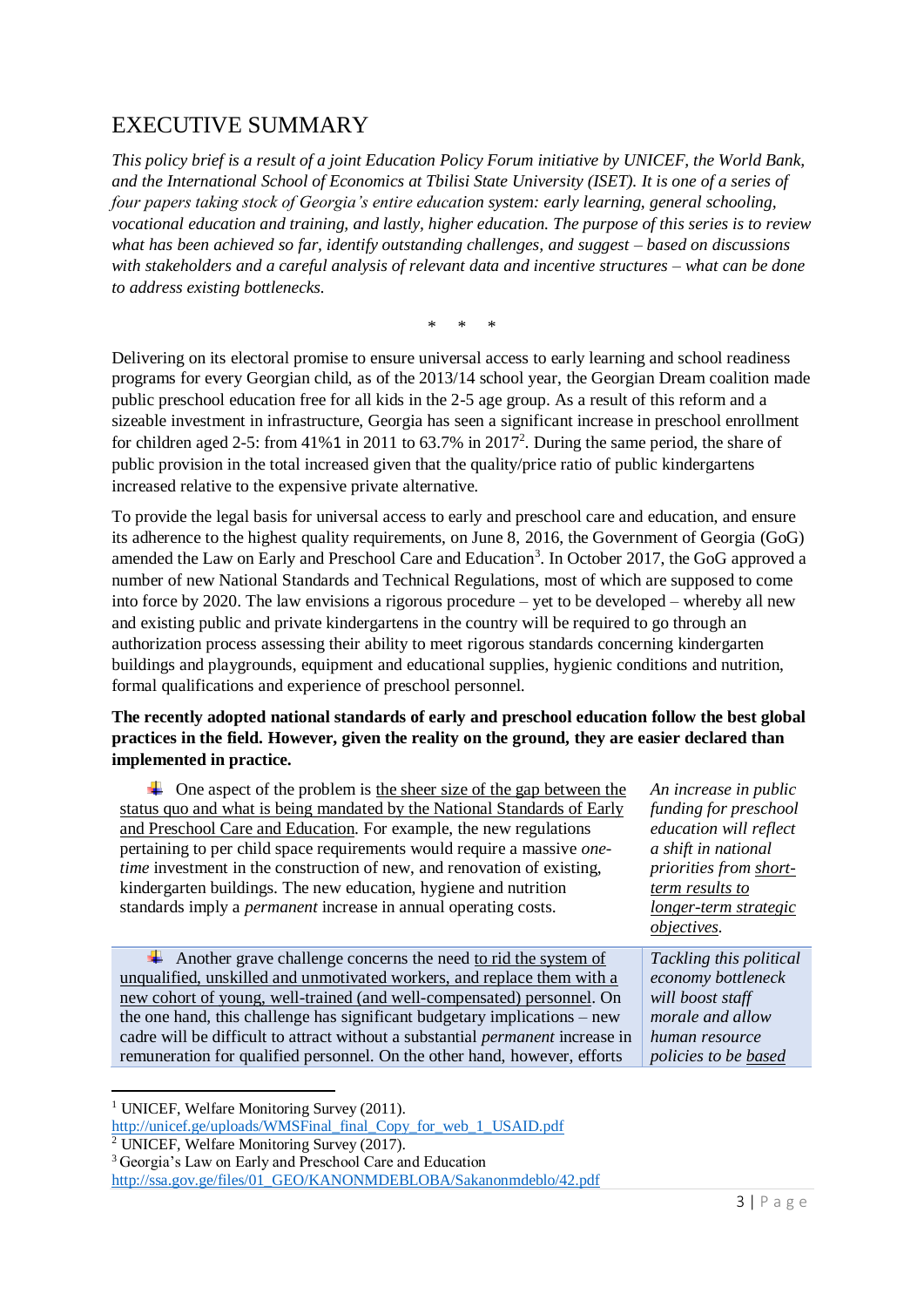| to bring new blood into the system have been so far blocked by perceived                                                                                                                                                                                                                                                                                                                                                                                                                                                                                                                                                                                                                                                                                                                                                                                                                                                                                           | on actual needs and                                                                                                                                                                                                                                                                                 |
|--------------------------------------------------------------------------------------------------------------------------------------------------------------------------------------------------------------------------------------------------------------------------------------------------------------------------------------------------------------------------------------------------------------------------------------------------------------------------------------------------------------------------------------------------------------------------------------------------------------------------------------------------------------------------------------------------------------------------------------------------------------------------------------------------------------------------------------------------------------------------------------------------------------------------------------------------------------------|-----------------------------------------------------------------------------------------------------------------------------------------------------------------------------------------------------------------------------------------------------------------------------------------------------|
| "political sensitivities" associated with employment in the public                                                                                                                                                                                                                                                                                                                                                                                                                                                                                                                                                                                                                                                                                                                                                                                                                                                                                                 | objective                                                                                                                                                                                                                                                                                           |
| education system, and the (difficult-to-resist) tendency of all Georgian                                                                                                                                                                                                                                                                                                                                                                                                                                                                                                                                                                                                                                                                                                                                                                                                                                                                                           | performance criteria                                                                                                                                                                                                                                                                                |
| administrations to enlist education workers in political campaigning at the                                                                                                                                                                                                                                                                                                                                                                                                                                                                                                                                                                                                                                                                                                                                                                                                                                                                                        | rather than political                                                                                                                                                                                                                                                                               |
| local level.                                                                                                                                                                                                                                                                                                                                                                                                                                                                                                                                                                                                                                                                                                                                                                                                                                                                                                                                                       | convenience.                                                                                                                                                                                                                                                                                        |
| Third, given the vast rural-urban divide in access to high quality                                                                                                                                                                                                                                                                                                                                                                                                                                                                                                                                                                                                                                                                                                                                                                                                                                                                                                 | By promoting equity                                                                                                                                                                                                                                                                                 |
| early learning and preschool education, the national government will have                                                                                                                                                                                                                                                                                                                                                                                                                                                                                                                                                                                                                                                                                                                                                                                                                                                                                          | within its preschool                                                                                                                                                                                                                                                                                |
| to put in place an attractive package of incentives (including remuneration,                                                                                                                                                                                                                                                                                                                                                                                                                                                                                                                                                                                                                                                                                                                                                                                                                                                                                       | education system,                                                                                                                                                                                                                                                                                   |
| housing and career opportunities) for young preschool personnel willing to                                                                                                                                                                                                                                                                                                                                                                                                                                                                                                                                                                                                                                                                                                                                                                                                                                                                                         | Georgia will enhance                                                                                                                                                                                                                                                                                |
| move to rural locations that suffer from an acute shortage of qualified                                                                                                                                                                                                                                                                                                                                                                                                                                                                                                                                                                                                                                                                                                                                                                                                                                                                                            | social solidarity and                                                                                                                                                                                                                                                                               |
| staff. Only in this way will Georgia be able to come closer to providing                                                                                                                                                                                                                                                                                                                                                                                                                                                                                                                                                                                                                                                                                                                                                                                                                                                                                           | unlock its potential as                                                                                                                                                                                                                                                                             |
| every child with an equal opportunity at the start – regardless of location,                                                                                                                                                                                                                                                                                                                                                                                                                                                                                                                                                                                                                                                                                                                                                                                                                                                                                       | a developing                                                                                                                                                                                                                                                                                        |
| ethnicity or the socio-economic status of his/her parents.                                                                                                                                                                                                                                                                                                                                                                                                                                                                                                                                                                                                                                                                                                                                                                                                                                                                                                         | economy.                                                                                                                                                                                                                                                                                            |
| Finally, Georgia has to engage and integrate into the public<br>preschool education system children from the weakest strata of the<br>population: subsistence farmers in remote rural areas, ethnic minorities,<br>families raising children with disabilities and other special needs. Doing so<br>will require not only a communication campaign seeking to overcome<br>existing prejudices, but also a conscious effort to address the root causes of<br>these prejudices. One the one hand, a large investment will be required in<br>infrastructure and relevant professional capacities. On the other hand,<br>Georgia will have to use greater flexibility in the application of existing<br>national standards in order to allow and, indeed, encourage local<br>innovation and experimentation with alternative, non-standard models of<br>early learning, child care and education that engage families, whole<br>communities and their social partners. | By departing from a<br>one-size-fit-all<br>approach to early<br>learning and<br>preschool education,<br>Georgia will be able<br>to put in place an<br>education system<br>suited for a wide<br>range of economic<br>geography<br>circumstances and its<br>needs as a multi-<br><i>ethnic nation</i> |

Given these challenges, the way forward involves a bold strategic adjustment along the corresponding four dimensions:

- 1. **Funding**. Georgia will have to adjust national priorities and increase funding for early and preschool education;
- 2. **Leadership and management**. The preschool sector needs a strong institutional 'parent' and champion at the national level. The sector will be impossible to reform with the current, highly decentralized preschool management model whereby every municipality is left to its own devices. The Ministry of Education and Science must be given the policy tools not only to set national standards but also actively manage the sector – reallocate human and financial resources from Tbilisi to remote locations, create regional management units to provide support to, and monitor the quality of preschool education provided by, the municipalities;
- 3. **Human capital.** The level of professionalism in the sector is utterly inadequate. Georgia will have to come up with a program to retire incompetent personnel and hire new staff based on objective performance criteria and the sector's needs. The system for educating and training preschool workforce, including its in-service training component, will have to be upgraded to serve the sector's human capital needs;
- 4. **Innovation.** The preschool sector should not be overregulated to allow and encourage local experimentation with alternative delivery models suited to different social circumstances, economic geography settings, and different needs (ethnic minorities, disabilities). Such models should allow to engage and better communicate with parents, bring in social partners, and change public perceptions of the individual, social and economic value of preschool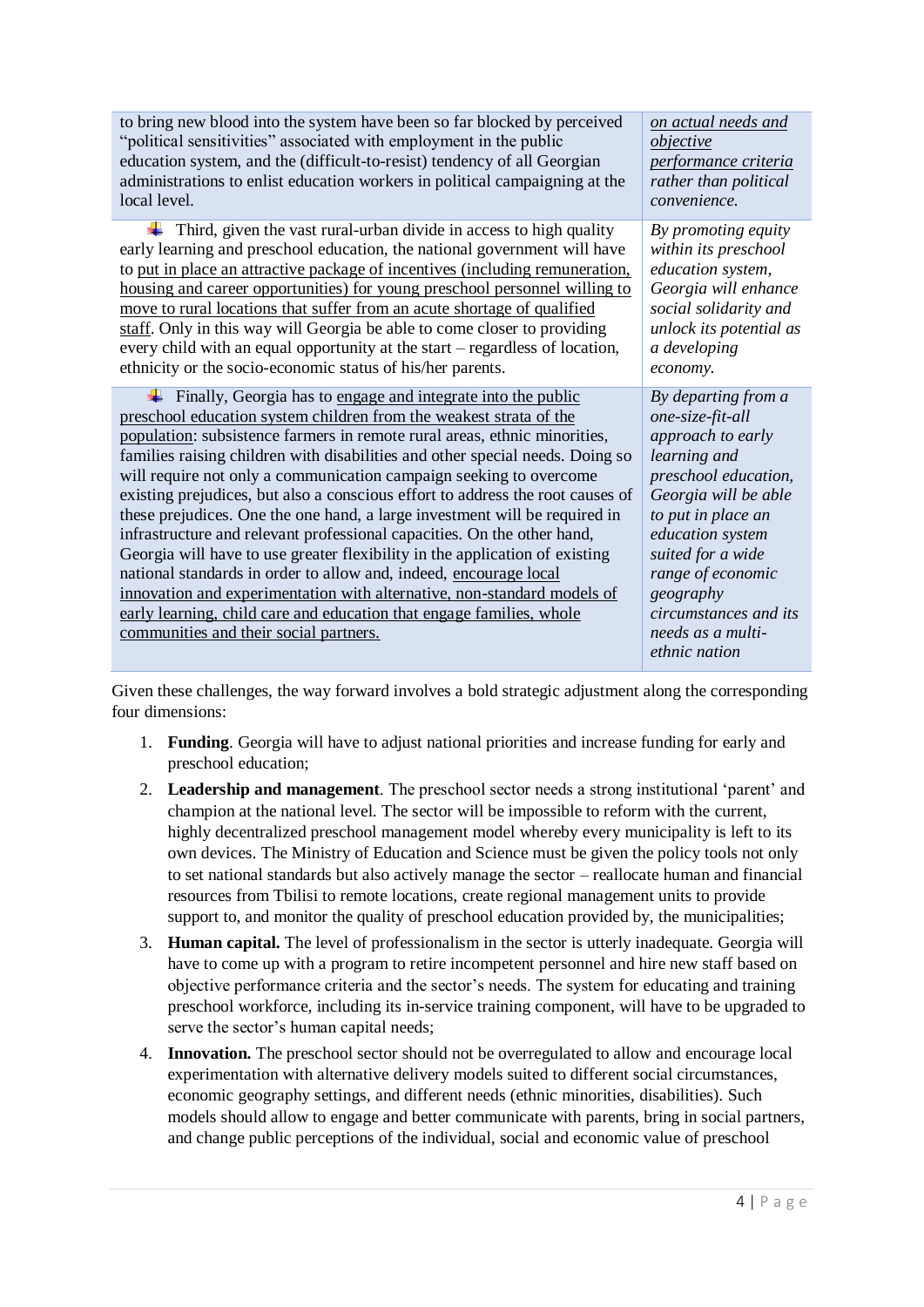education. Novel pilot programs and policy interventions should be properly assessed and scaled up when deemed successful.

#### **Specific recommendations:**

- **Fees and targeted subsidies**. The transition towards higher quality standards should follow a feasible path. If funding availability is a binding constraint for reducing group sizes and improving the child/teacher ratios, consider reintroducing modest tuition fees while providing targeted subsidization of preschool costs to lower middle class families, and not only the poor. This will relieve the pressure on the budget and help maintain private provision at an acceptable level.
- **Regional preschool education management units.** To facilitate the introduction of new preschool education standards, we recommend to establish under the Ministry of Education and Science regional units performing the following functions with respect to clusters of up to eight individual municipalities (or Georgian regions): facilitate inter-agency coordination and regional cooperation; monitor performance at the municipal level; coach municipal preschool management staff in the implementation of rigorous authorization procedures, regular inspections and observations; coordinate the delivery of training addressing gaps in professional skills.
- **Transparency and accountability**. Systematic collection and publication of data concerning the preschool education sector would strengthen the sector's accountability to the public, inform policy decisions, and help parents make better educational choices for their children. The following categories of data should be put in the public domain:
	- o administrative data about the sector (number of children/staff in public and private institutions, staff qualification, quality of infrastructure/facilities);
	- o impact assessment studies concerned with pilots and novel policy interventions;
	- o surveys (e.g. parent satisfaction surveys) and child performance studies and observations.
- Independence and self-governance of preschool institutions. Preschool institutions should be allowed greater freedom to create the new and the different. In and of itself, such freedom could serve as a powerful incentive to improve performance. Of course, greater freedom must be accompanied by greater accountability to the parents and social partners, who should be actively engaged in the governance and monitoring of preschool institutions.
- **Teacher training**. Georgia has to create new and improve existing education programs, at all levels, preparing future cadre for the preschool education sector, including online and face-toface continuous education programs. A fast track training and recruitment path could be introduced for new teachers, similar to Teach for Georgia program.
- **HR policies**. The following measures could be considered in order to attract a new generation of teachers and caretakers, and encourage existing staff to invest in own skills and serve in remote locations:
	- o Increase the basic level of remuneration for qualified personnel to a competitive level so as to encourage existing staff to go through relevant trainings and certification exams, and incentivize young Georgians to join the preschool caretaker/teacher profession;
	- o Encourage early retirement of educators who lack necessary skills and qualifications and are not willing or able to go through requisite trainings and exams;
	- o Offer extra remuneration to people with highly demanded qualifications, such as special needs teachers, pedagogy experts and psychologists;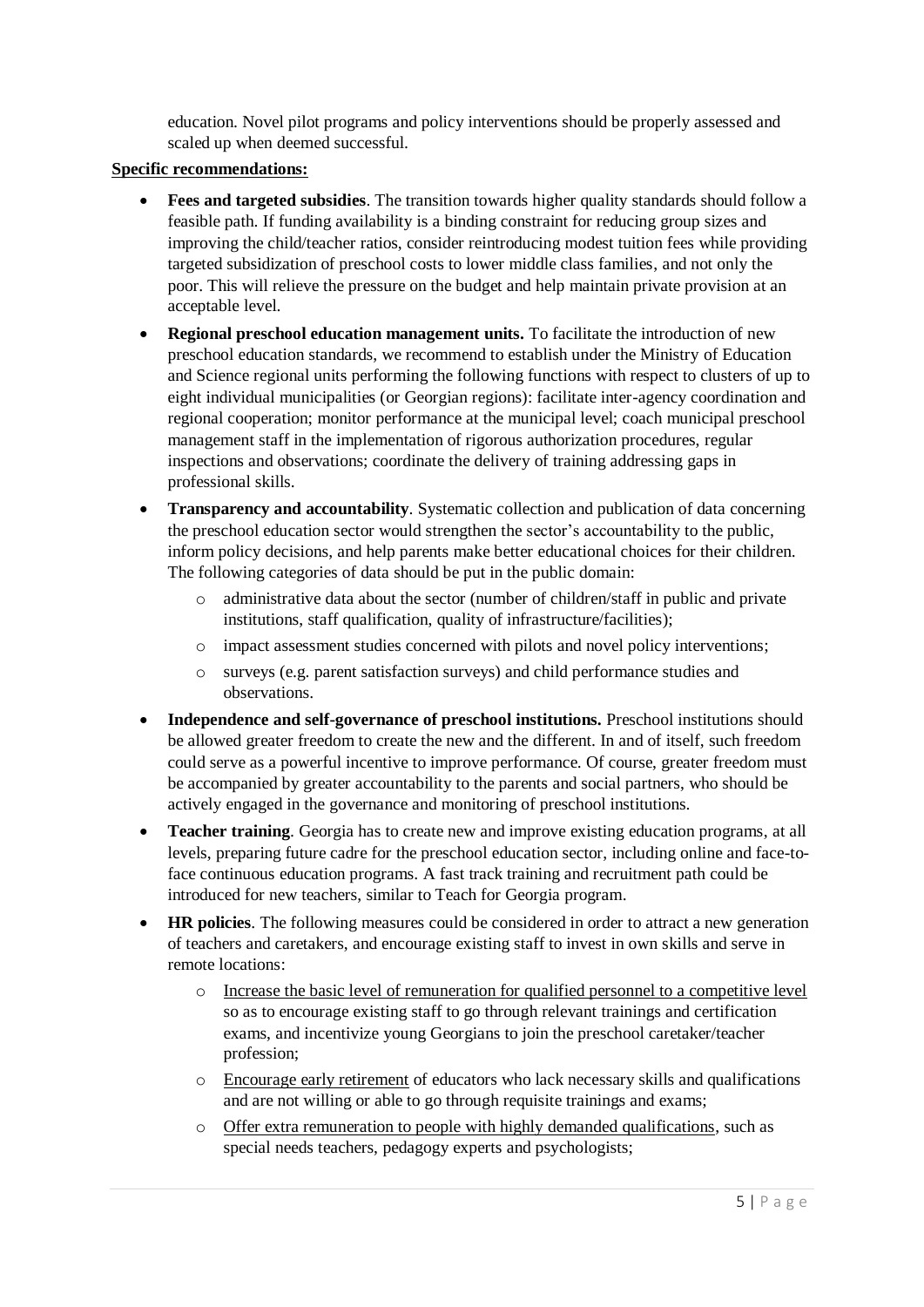- o Offer special incentives (higher remuneration, free housing, career opportunities) to young preschool teachers and caretakers willing to relocate – for a certain period of time – from Tbilisi and other major cities to rural locations suffering from an acute shortage of qualified personnel.
- **Communication**. The Georgian government may want to work with civil society organizations and international partners in order to implement awareness campaigns and generally improve communication to overcome stigma, inform parents and caretakers of their rights and obligations, train and otherwise engage parents. Early education centers for children of 0-2 age can be an excellent means of exposing parents to the advantages of preschool education.
- **Teaching materials and educational resources**. Georgia should continue investing in the entire range of teaching materials serving preschool education needs, including those tailored for special needs children, multilingual and multicultural settings.
- **Online registration procedures**. As long as access to public preschools falls short of demand, it may be important to do more to prioritize socially vulnerable families in the process of online registration. Such families may need assistance with getting all the required paperwork in order. Currently the status of socially vulnerable families is assigned to families scoring below 100001, however, this threshold may be increased to prioritize a larger number of families. The online registration procedure should assign children to kindergartens that are closest to their place of residence.
- **Voucher financing and private provision**. Children who were denied access to the public preschool system should be provided with a voucher fully or partially covering the cost of education in private preschool institutions, if such are available in the area. Voucher financing of private preschool education can be a viable alternative to building new public kindergartens in neighborhoods experiencing a temporary spike in fertility (such as when populated by young families) or small communities in which construction public institutions is not economically viable in the medium term.
- **Infrastructure and transportation bottlenecks**. To address space shortages, municipalities can repurpose and renovate publically-owned buildings to serve preschool education purposes. Municipal vehicles could be used to help transport children to kindergartens located in nearby villages and towns while adhering to strict safety measures.
- **Bilingual programs**. In order to increase enrollment of ethnic minority children, Georgia has to make a significant effort to develop bilingual programs, study books, games and educational resources. Teachers and caretakers should be trained to deliver bilingual programs. Communication efforts target ethnic minority families should inform them about the benefits of preschool education.
- **Special needs programs**. Existing kindergarten infrastructure should be upgraded to serve children with disabilities and other special needs.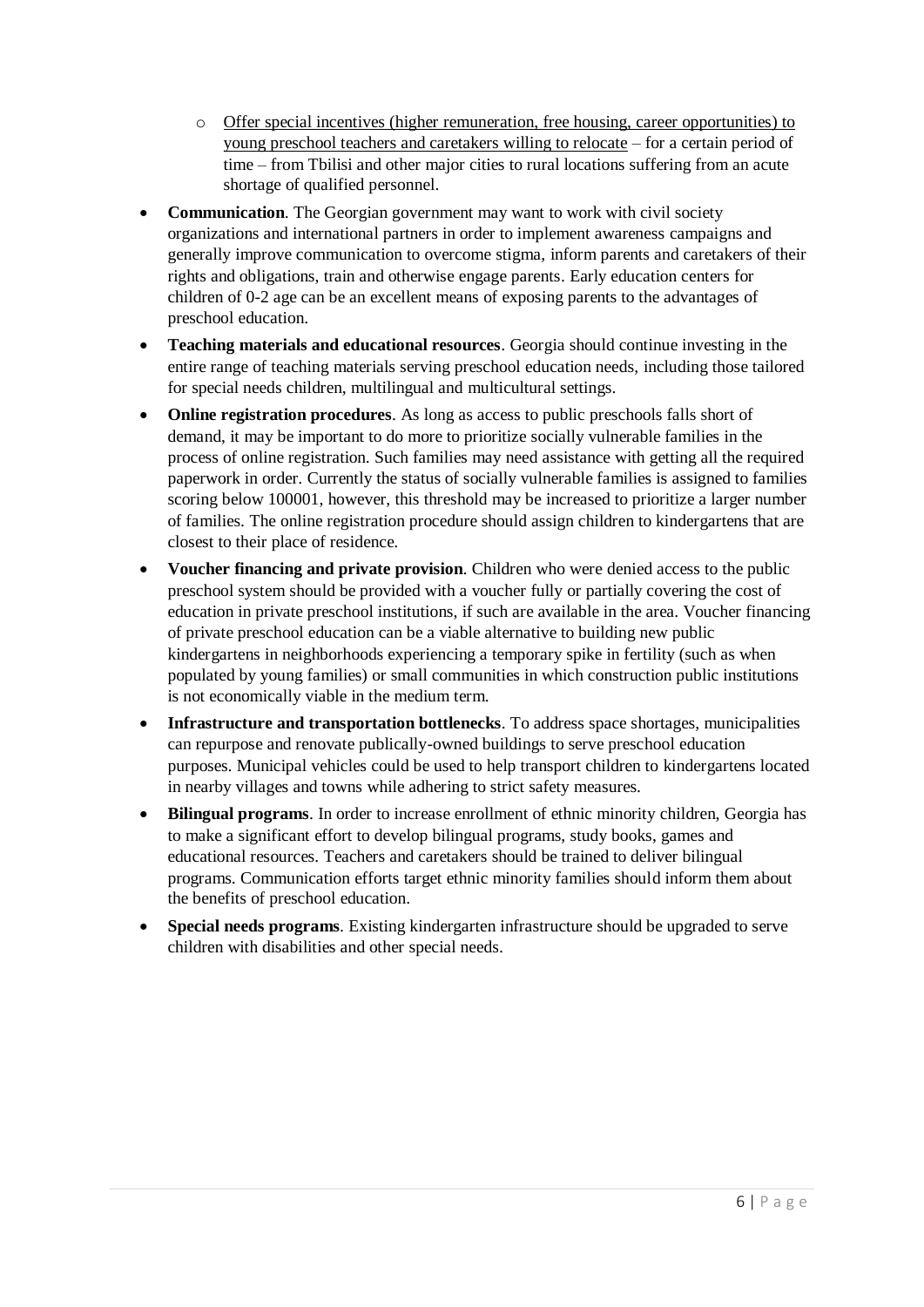## <span id="page-6-0"></span>THE LEGAL AND REGULATORY FRAMEWORK OF EARLY AND PRESCHOOL EDUCATION

Georgia's early learning and preschool education sector is governed by the Law on Early and Preschool Care and Education, most recently amended on June 8, 2016<sup>4</sup>. In October 2017, the GoG approved new National Standards and Technical Regulations in order to promote the quality of preschool education:

- National Standards for Early and Preschool Care and Education<sup>5</sup>;
- Catering and Nutrition Standards for Early and Preschool Care and Education Entities<sup>6</sup>;
- Sanitary and Hygiene Standards for Early and Preschool Care and Education Entities<sup>7</sup>;
- Professional Standards for Preschool Teachers.

A number of other rules and regulations are yet to be approved.<sup>8</sup>:

- Rules for the Authorization of Preschool Education,
- Infrastructure Standards,
- Rules for Teacher Remuneration
- Teacher training modules (to be developed by the Ministry of Education and Science),
- Professional standards for preschool personnel,
- Qualification requirements for preschool directors.

Certain requirements of the law - e.g. the number of children per group, children-to-teacher ratio, provision of child-focused physical environment, as specified by the Technical Regulation of Sanitary and Hygiene in the Early and Preschool Care and Education Entities, will enter into force in 2020.

According to the law, local municipalities are mandated to finance and provide preschool education, ensure its quality in compliance with the national standards, norms and regulations. The role of central government is limited to establishing and approving the national standards and, within its area of competence, supporting local municipalities in improving the quality of preschool education.

Legally established as noncommercial nonprofit legal entities (in Tbilisi and Gori) or branches of kindergarten unions (mainly in the regions), public preschools are managed in three alternative ways:

- by a municipal kindergarten agency (in Tbilisi),
- by kindergarten unions established by municipal authorities,
- or by a department within municipal governments (such as departments for culture, education, sports and youth affairs).

In several municipalities, kindergartens are financed on a per capita basis. In other locations, kindergarten management units (kindergarten unions) under the local municipality are provided with targeted financing (a lump sum) to centrally procure all necessary inputs and services – according to local kindergarten needs and in line with preapproved budgets.

It should be noted that since the establishment of kindergarten management agencies and unions in 2010, the tendency to encourage kindergartens' autonomy has been on decline, as these agencies and

[http://ssa.gov.ge/files/01\\_GEO/KANONMDEBLOBA/Sakanonmdeblo/42.pdf](http://ssa.gov.ge/files/01_GEO/KANONMDEBLOBA/Sakanonmdeblo/42.pdf)

<sup>4</sup> Georgia's Law on Early and Preschool Care and Education

<sup>5</sup> <https://drive.google.com/file/d/1uvvw-dxhGD89GMwbRpWkS2ngPQHuRf6Q/view>

<sup>6</sup> <https://matsne.gov.ge/ka/document/view/3838370>

<sup>7</sup> <https://matsne.gov.ge/ka/document/view/3837404>

<sup>&</sup>lt;sup>8</sup> 2018-2020 Strategy for implementing Georgia's Law on Early and Preschool Care and Education, Council for coordination of implementation of Georgia's Law on Early and Preschool Care and Education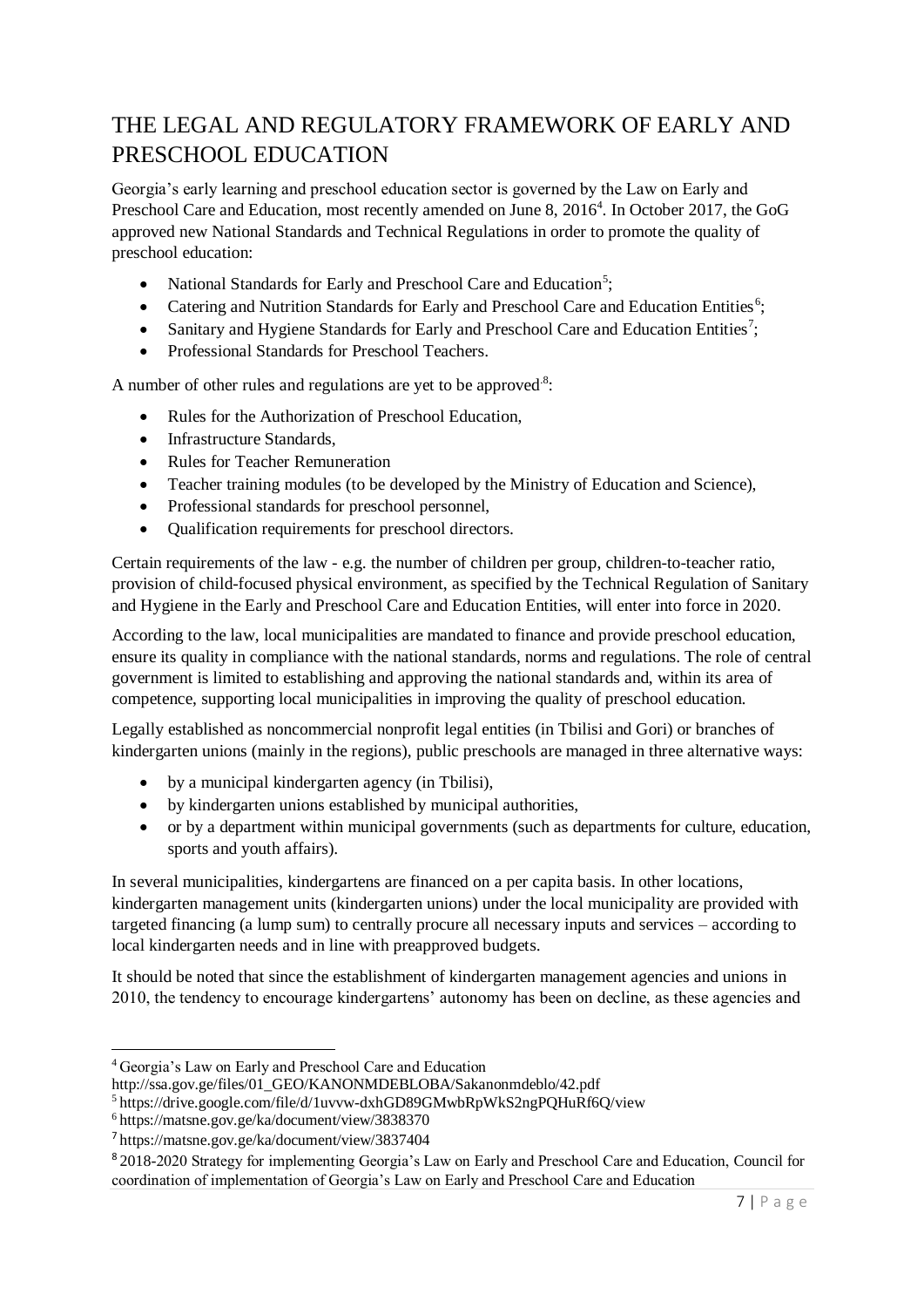unions have partially overtaken kindergarten management functions (procurement, human resources, paperwork, budgeting and financial accounting, etc.).

## <span id="page-7-0"></span>ACCESS TO EARLY AND PRESCHOOL EDUCATION

According to UNICEF's most recent Welfare Monitoring Survey (WMS)<sup>9</sup>, the share of Georgian children aged 2-5 who have attended preschool education gradually increased from 41% in 2011 to 63.7% in 2017. As of December 2017, there were 1,438 public kindergartens in Georgia serving 153,230 children and employing 12,394<sup>10</sup> teachers and caregivers. Unfortunately, the data on private kindergartens are not readily available, neither for policy research nor policymaking needs.

Despite these very positive developments, access to public preschools remains a challenge, certainly when compared with EU's average participation rate of more than  $80\%$ .<sup>11</sup> The reasons for a lack of access to preschools differ in large cities and smaller rural communities. In urban settings, 11% of children who are not enrolled in preschools are waitlisted for a lack of available *places*. In rural areas, 25.6% of children are not enrolled in preschools because none exist at a reasonable *distance* from their place of residence. $12$ 

Obviously, the construction of new kindergartens and the hiring of additional personnel is constrained by the budget available for this purpose. The pressure on the budget could be somewhat relieved if parents were to pay modest fees for their children's preschool education (with vulnerable families getting targeted assistance and/or full relief). Such a change in policy may be in fact considered by the Government (as stated by the Prime Minister in December 2017). However, this policy would run the risk of exacerbating existing inequality among children from well-off and poor families.<sup>13</sup>

Indeed, providing an equal opportunity is a key challenge in Georgia's preschool education field. According to the WMS data from 2017, access to education differs in urban and rural areas and for kids from different socio-economic strata (54.87% for the poor, 76.26% for the rich<sup>14</sup>). There is no accurate recent data concerning enrollment of special needs children and ethnic minorities. According to the World Bank's Poverty Assessment Report (2009) enrollment rates for the Azeri and Armenian children ages 2-5 stood at 15% and 5%, respectively<sup>15</sup>.

#### <span id="page-7-1"></span>**Urban areas**

According to WMS 2017 data<sup>16</sup>, 79.1% of children aged 2-5 and living in urban settlements attended preschools. Group sizes in public kindergartens often exceed allowed norms and, yet, they are not able to fully accommodate existing demand due to growth in urban population and children's transition from private to public kindergartens.

The latter phenomenon has two explanations. On the one hand, the quality gap between private and public preschools has shrunk during this period given significant improvement in infrastructure, equipment, and the quality of food provided by public kindergartens. On the other hand, public preschools have become absolutely free.

 $11$  PF3.2: Enrollment in childcare and pre-schools

<sup>9</sup> UN Children Fund, 2017 Welfare Monitoring Study (WMS)

<sup>10</sup> [http://geostat.ge/?action=page&p\\_id=2602&lang=geo](http://geostat.ge/?action=page&p_id=2602&lang=geo)

[https://www.oecd.org/els/soc/PF3\\_2\\_Enrolment\\_childcare\\_preschool.pdf](https://www.oecd.org/els/soc/PF3_2_Enrolment_childcare_preschool.pdf)

<sup>&</sup>lt;sup>12</sup> WMS 2017, ibid

<sup>&</sup>lt;sup>13</sup> http://unicef.ge/44/access\_to\_early\_and\_preschool\_education/525/lngeng

<sup>14</sup> WMS 2017, ibid

<sup>&</sup>lt;sup>15</sup> World Bank, (2009) Poverty Assessment Report Georgia.

[http://documents.worldbank.org/curated/en/132471468244171912/pdf/444000ESW0P1071C0Disclosed041281](http://documents.worldbank.org/curated/en/132471468244171912/pdf/444000ESW0P1071C0Disclosed041281091.pdf) [091.pdf](http://documents.worldbank.org/curated/en/132471468244171912/pdf/444000ESW0P1071C0Disclosed041281091.pdf)

<sup>16</sup> WMS 2017, ibid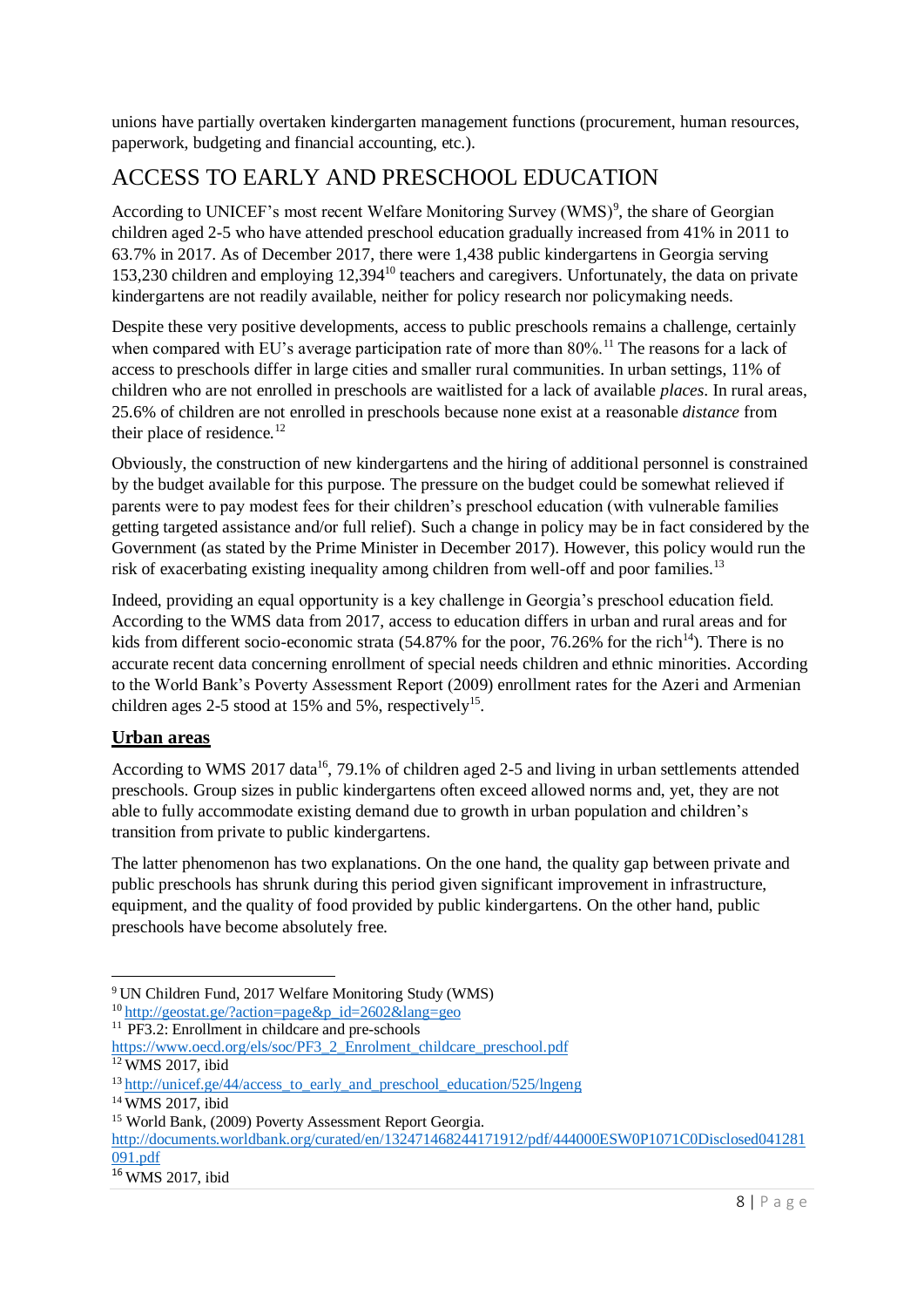Greater enrollment and the increase in the share of kids served by the public system may be considered positive developments from the point of view of equalizing opportunities for children from different socio-economic backgrounds. Still, the significant increase in the demand for (free) public preschools comes with its own challenges. First, the public system is overloaded (even those parents who can afford *private* kindergartens often choose to take their children to free *public* kindergartens). Second, private kindergartens struggle to compete with the free services provided by the public sector, causing many to exit the market.

Since 2012, Tbilisi Kindergarten Agency, as well as other large cities have been trying to address the gap in supply by constructing new kindergartens<sup>17</sup>. However, the pace at which municipalities can build new kindergartens does not allow them to keep up with demand: kindergartens remain overloaded, and waiting lists do not get any shorter.

The electronic registration procedure employed by the Tbilisi Kindergarten Agency could be further streamlined. First, a targeted assistance service would benefit some of the vulnerable and less educated families who do not always know *how* to register their children – e.g. what documents to submit, etc. Second, the algorithm assigning children to kindergartens should consider a child's place of residence. At present, children who live in the vicinity of one kindergarten may be automatically assigned to a more distant kindergarten, causing inconvenience and adding to traffic congestion problems in the capital.

#### <span id="page-8-0"></span>**Rural areas**

1

The situation is quite different in Georgia's rural areas. The main challenges here are dilapidated infrastructure, remoteness, difficult road access to, or a complete lack of, kindergartens, and absence of skilled and qualified personnel. A large percentage of rural kindergartens are in very bad condition, with even the most elementary hygiene norms not being properly upheld and basic technical issues remaining unresolved; many kindergartens cannot be considered safe<sup>18</sup>.

Ensuring that all children in rural areas have access to preschool education will require a major investment in physical infrastructure and personnel. And given the relatively small number of children to be served in many rural locations, increasing enrollment may be a very expensive undertaking, requiring a very large one-off investment (mostly in infrastructure) and high (per child) personnel and maintenance costs.

To add insult to injury, existing regulations may not be particularly accommodating when it comes to the possibility of trying alternative modalities of preschool education. According to the Law on Early and Preschool Care and Education, public kindergartens (except for school readiness programs) should operate 9 hours and provide 3 meals per day. This restriction rules out other possibilities, such as half-day educational programs for kids in small rural settlements.

Another provision in the law establishes an upper limit (15) on the number of children in a mixed-age group. While serving a legitimate goal of making sure that children of different ages receive adequate attention<sup>19</sup>, in reality, given that the amount of funding is not adjusted upwards if an additional group is created in line with the standard, this provision incentivizes kindergartens that lack sufficient space or personnel to limit the number of children they accept to 15 or only accept kids belonging into one age cohort (say, 3-4 or 4-5 year olds). Some children in this situation may be left without preschool education.

<sup>17</sup> http://kids.org.ge/projects/completed-projects/post/26

<sup>&</sup>lt;sup>18</sup> Special Report on Monitoring of Early Education Institutes. 2014. Children Right Centre of Georgia's State Ombudsman. <http://www.ombudsman.ge/uploads/other/3/3326.pdf>

 $19$  The evidence on mixed age groups – their impact on educational outcomes – is rather mixed. Some specialists suggest that mixed age groups are naturally suitable for kids' development.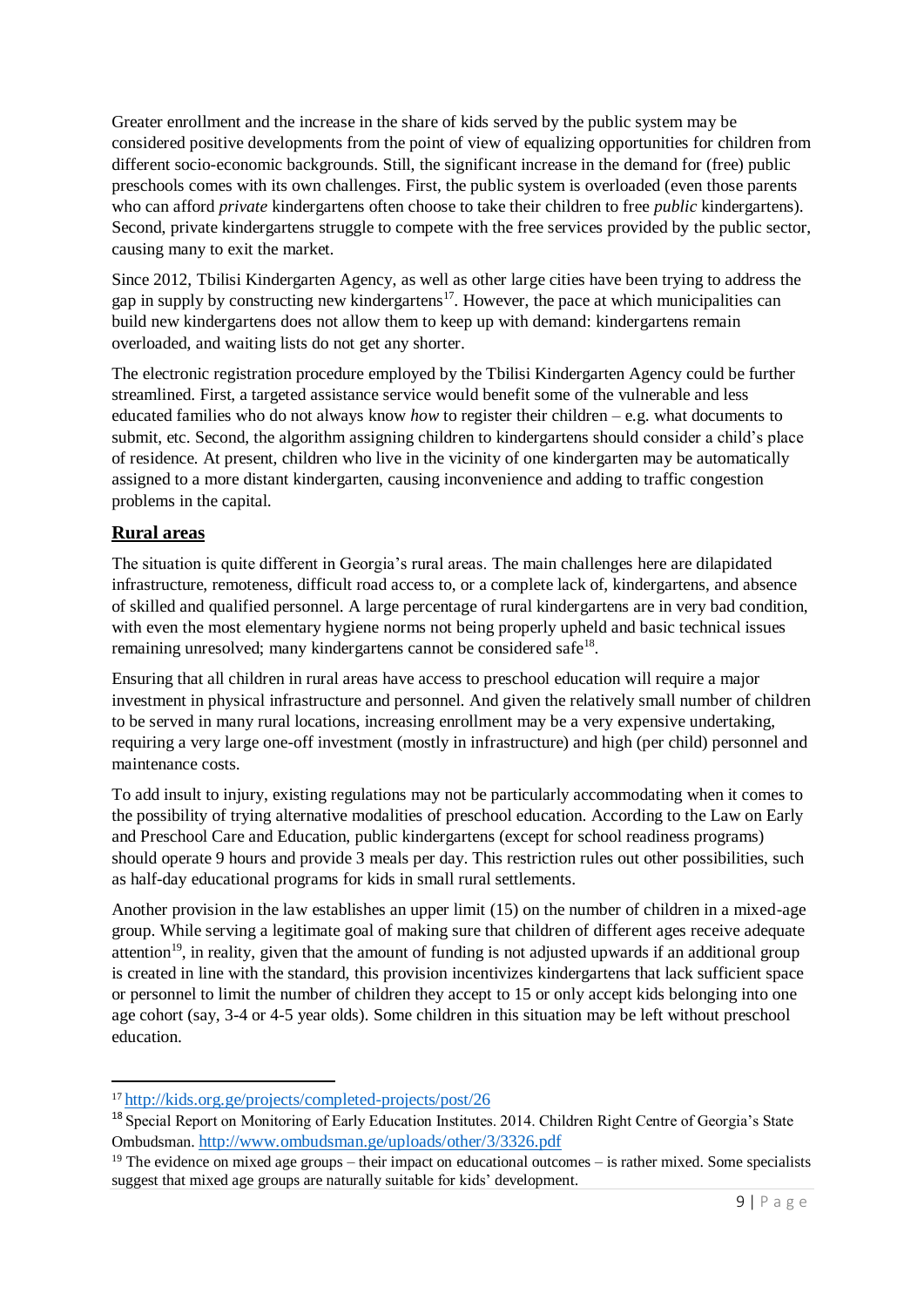An additional factor restricting access to kindergartens is the difficulty faced by many poor families to cover the cost of gifts and extracurricular activities, clothing and shoes, hygiene products and stationery, which may be informally required – or expected – by many early education establishments.

#### <span id="page-9-0"></span>**Children from ethnic minority groups**

According to the Ombudsman's monitoring report, preschool enrollment is particularly low among ethnic minority children<sup>20</sup>. The reasons range from an insufficient number of preschools in ethnic minority regions<sup>21</sup>, to a lack of educational programs tailored for an ethnically and linguistically diverse environment, to a lack of teachers with the qualification and experience to handle such an  $environment^{22}$ .

The deficit of viable preschool education options for ethnic minority children was discussed in the 2014 Georgian State Ombudsman's Report on Ethnic Minorities. A key finding in this report is that in municipalities densely populated by ethnic minorities, children do not have the option to learn *both* their own native language *and* Georgian – the official language of the Georgian state.

The problem is broader than just a lack of adequate infrastructure. Teacher training programs do not prepare caregivers and teachers for work in a culturally, linguistically and ethnically diverse environment. Consequently, very few caregivers and teachers have the requisite skills and experience. Finally, there are very few educational resources – educational games, brochures, etc., – to support teachers working in a bilingual and multicultural environment.

In 2013, the Georgian Ministry of Education and Science attempted, with the UN support<sup>23</sup>, to tackle one aspect of the problem by developing and piloting a special "Nene, Dudu and Tsiko" education package. Consisting of a teacher's guide, a child's album and a workbook<sup>24</sup>, this package was targeted at kindergarten groups of 5-to-6 year-old ethnic minority children in order to help them learn the Georgian language. Having been piloted in several municipal kindergartens, the Nene, Dudu and Tsiko package did not receive wider circulation despite positive feedback from both teachers and parents.

Importantly, while lacking access to native language pre-schooling options, some ethnic minority parents may be reluctant to send their kids to Georgian language kindergartens, even when such are available<sup>25</sup>. Overcoming parental resistance, if it exists, will require a two-pronged effort: to develop proper bilingual and multicultural preschool education programs for ethnic minority children combined with a communication campaign focusing on the importance of early education.

#### <span id="page-9-1"></span>**Children with special needs**

According to UNICEF data, in 2013, special needs children were enrolled in 187 kindergartens (about 15% of the total). However, a special education teacher was available in only 23 of these

<sup>-</sup><sup>20</sup> Special Report on Monitoring of Early Education Institutes. 2015. Children Right Centre of Georgia's State Ombudsman. <http://www.ombudsman.ge/uploads/other/3/3326.pdf>

 $21$  For example, out of 9,000 children in the Marneuli municipality, which is home to a large Azerbaijani minority, only 1500 children are enrolled in preschools which have a total capacity of 890 places.

<sup>&</sup>lt;sup>22</sup> Report on the implementation of the State Strategy of Civil Equality and Integration and 2015-2016 Action Plan. Ethnic Minority Council at the Georgia's State Ombudsman Office, 2016.

<sup>&</sup>lt;sup>23</sup> Two UN Children Fund programs contributed to the project: (1) Supporting ethnic minority children of preschool age in learning Georgian language, and (2) Implementing preschool policy to achieve equal access to, and improve the quality of, early learning in Georgia.

<sup>&</sup>lt;sup>24</sup> Report on the implementation of the State Strategy of Civil Equality and Integration and 2015-2016 Action Plan. Ethnic Minority Council at Georgia's State Ombudsman Office, 2017.

 $25$  There is rigorous evidence on this point, and further research would be required in order to address linguistic diversity issues.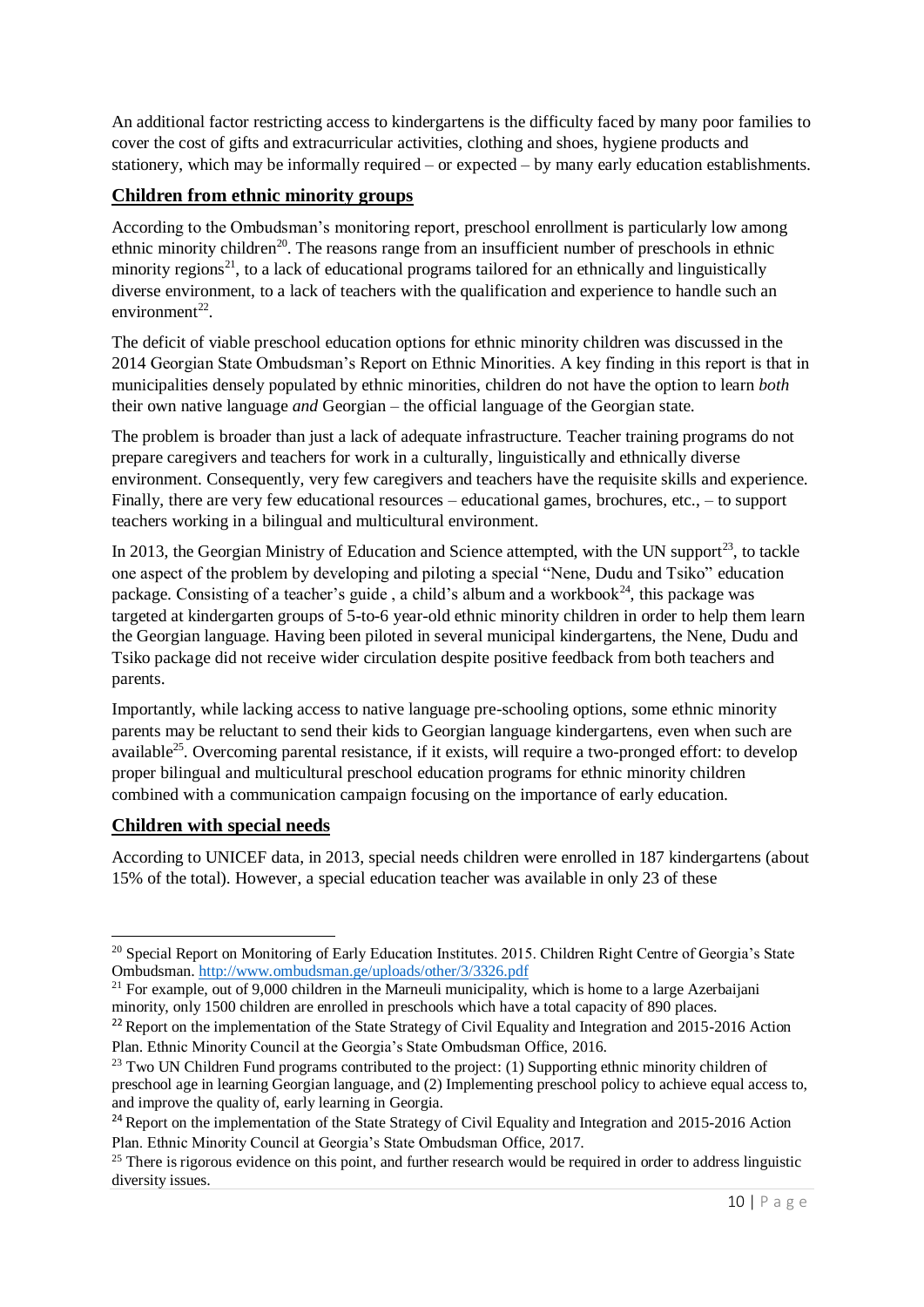kindergartens, all of them in Tbilisi (21) and large urban centers in Adjara and Imereti (one in each). In other words, not a single special education teacher served Georgia's smaller towns and villages<sup>26</sup>.

Tbilisi provides some good examples of how to integrate children with special needs. In recent years, as a result of efforts by the Georgian government and the NGO community<sup>27</sup>, there appears to be greater public awareness about education for special needs children; many teachers have been trained in relevant methodologies; appropriate teaching materials and guides have been developed; at least one special needs teacher is employed in every public preschool managed by the Tbilisi Kindergarten Agency.

Despite considerable progress, the way special needs children are actually integrated and benefit from participation in the preschool education system is yet far from satisfactory, even in Tbilisi. The main bottleneck concerns the skills of teaching personnel, however, many other problems have not been fully resolved either. The vast majority of typical kindergarten buildings, constructed in the Soviet or post-Soviet period, are not adapted to special needs kids<sup>28</sup>; kindergartens are not allocated sufficient budgets to hire individual assistants or teachers to take care of children who need greater individual attention and physical support. Moreover, the parents and preschool sector officials are not always informed about their rights and obligations. The parents are often not aware of their right to request additional assistance for their kids. Kindergarten administrators are not always aware of the need and the possibility to allocate additional funds and human resources for this purpose, preferring to reject special needs children or limit their stay at the kindergarten to a few hours.

Addressing the challenge of special needs kids would require an increase in public funding in order to upgrade the physical infrastructure, and provide preschools with necessary equipment and educational supplies. While involving significant cost, however, infrastructure and equipment problems are relatively easy to address. A much greater challenge concerns the need to recruit, train and retain qualified personnel, on the one hand, and ultimately change public perceptions concerning the value of early learning for special needs children's development and social integration, on the other hand.

Today's kindergarten personnel lack some of the most basic competencies for special needs education, starting with correct diagnostics. Evidently, there is a critical deficit of qualified special needs teachers, psychologists and education experts at all levels – both in the kindergartens and relevant municipal departments. A 2015 study by World Vision provides a glimpse into the situation in three Georgian regions. Accordingly, only 16% of the surveyed kindergarten personnel currently work with special needs children; 29% may have worked with such children in the past, 44% have no prior experience; 11% were not able to answer the question<sup>29</sup>.

To date, the Georgian society, including many parents of children with disabilities, do not fully understand the value of (good quality) preschool education for their children. And, very unfortunately, a lack proper expertise within the public preschool education system tends to reinforce existing stigmas, causing many Georgian families to give up.

<sup>26</sup> <http://data.unicef.ge/en/datasets/preschool-census>

 $27$  Three philanthropic organizations are particularly active in the field of special needs education: Portage Association, McLain Association for Children [\(http://macgeorgia.org/en/\)](http://macgeorgia.org/en/), First Step Georgia [\(http://www.firststepgeorgia.org/\)](http://www.firststepgeorgia.org/).

<sup>&</sup>lt;sup>28</sup> Special report on monitoring of preschool entities, Georgia's State Ombudsman and Children Right Centre (2015)<http://www.ombudsman.ge/uploads/other/3/3371.pdf>

 $^{29}$  Early childhood Development and Care. Situation Analysis.2015. World Vision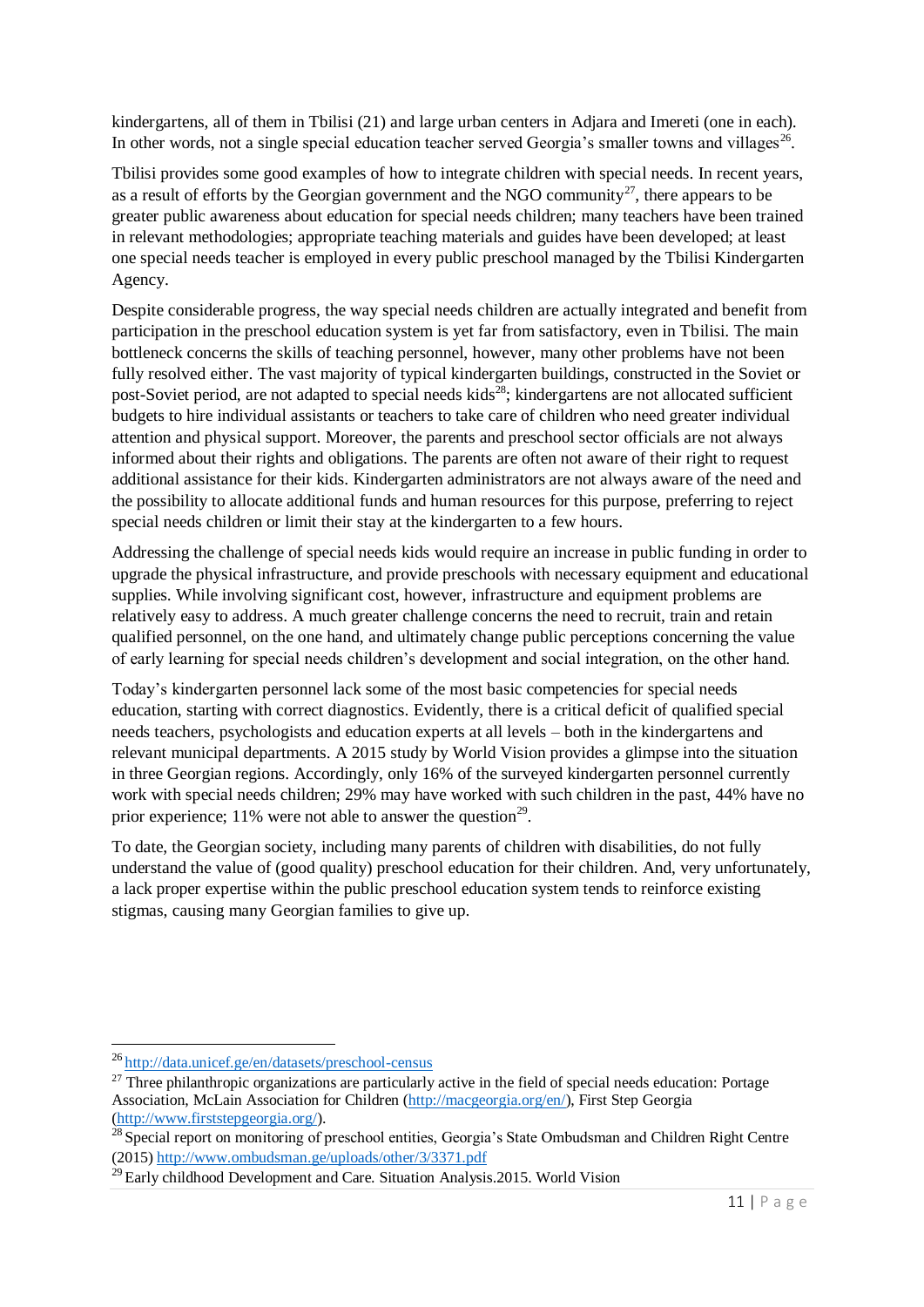## <span id="page-11-0"></span>QUALITY OF EARLY AND PRESCHOOL EDUCATION

It goes without saying that preschool education is only effective if it is of high quality, tailored to a child's developmental needs. Low quality preschool education – and socialization – can even hamper a child's development.

The quality of early and preschool education is an outcome of many factors. As summarized in the 2007 report by Harvard University's Center on the Developing Child ("A Science-Based Framework for Early Childhood Policy"), "for young children from low-income families, participation in very high-quality, center-based, early education programs has been demonstrated to enhance child cognitive and social development [if they provide] some combination of the following characteristics:

- 1. highly skilled teachers;
- 2. small class sizes and high adult-to-child ratios;
- 3. age-appropriate curricula and stimulating materials in a safe physical setting;
- 4. a language-rich environment;
- 5. warm, responsive interactions between staff and children; and
- 6. high and consistent levels of child participation." 30 .

Georgia's Law on Early and Preschool Care and Education envisions the creation of government agencies responsible for the drafting of relevant standards and technical regulations in order to ensure high quality care and education services. Approved by the Georgian Ministry of Education and Science (MES), the National Standards for Early and Preschool Care and Education cover key child development milestones and all quality requirements that educational programs are supposed to meet, such as safety and security, curriculum and methodology, physical environment, nutrition and hygiene, etc.

The highly decentralized model of preschool education management that is currently in place makes Georgian *municipalities* responsible for financing and implementing preschool education programs in compliance with the national quality standards. At the same time, the municipalities are also mandated to establish monitoring, evaluation and reporting systems for the purpose of assuring quality in the early education systems under their supervision.

#### <span id="page-11-1"></span>**Infrastructure and technical equipment**

1

According to the latest census of the Georgian preschool education sector (1,259 institutions in 2013), most kindergartens assess the condition of their physical premises as satisfactory, good or even very good. Yet, data show a clear Tbilisi/urban/rural divide. For example, only slightly more than 10% of Tbilisi kindergartens report their buildings to be in bad (need major renovation) or very bad (building under the threat of collapse) condition. The share of kindergartens reporting their physical infrastructure to be in bad or very bad condition is much higher in Georgia's rural areas: almost 70% in Samtskhe Javakheti, and more than 50% in Kvemo Kartli, Samegrelo and Kakheti.

A similar divide is observed in all other aspects of kindergarten infrastructure and equipment. For example, only 12.8% of Tbilisi kindergartens are not equipped with a playground, whereas the national average is much higher  $-42.3\%$ . As could be expected, the vast majority (74.1%) of kindergartens not equipped with a playground are located in rural areas. On the positive side, in most rural kindergartens, kids have access to a yard and plenty of fresh air. Only 2.6% of all kindergartens report having neither a playground nor a yard  $(13 \text{ in urban areas and } 20 \text{ in rural areas})$ .<sup>31</sup>

<sup>&</sup>lt;sup>30</sup> A Science-Based Framework for Early Childhood Policy, Center on the Developing Child at Harvard University, 200[7 http://developingchild.harvard.edu/wp-content/uploads/2015/05/Policy\\_Framework.pdf](http://developingchild.harvard.edu/wp-content/uploads/2015/05/Policy_Framework.pdf) <sup>31</sup> UN Children Fund, Census of Georgia's Preschool Institutes (2014). [http://unicef.ge/uploads/UNICEF\\_Preschool\\_Census\\_GEO\\_FINAL.PDF](http://unicef.ge/uploads/UNICEF_Preschool_Census_GEO_FINAL.PDF)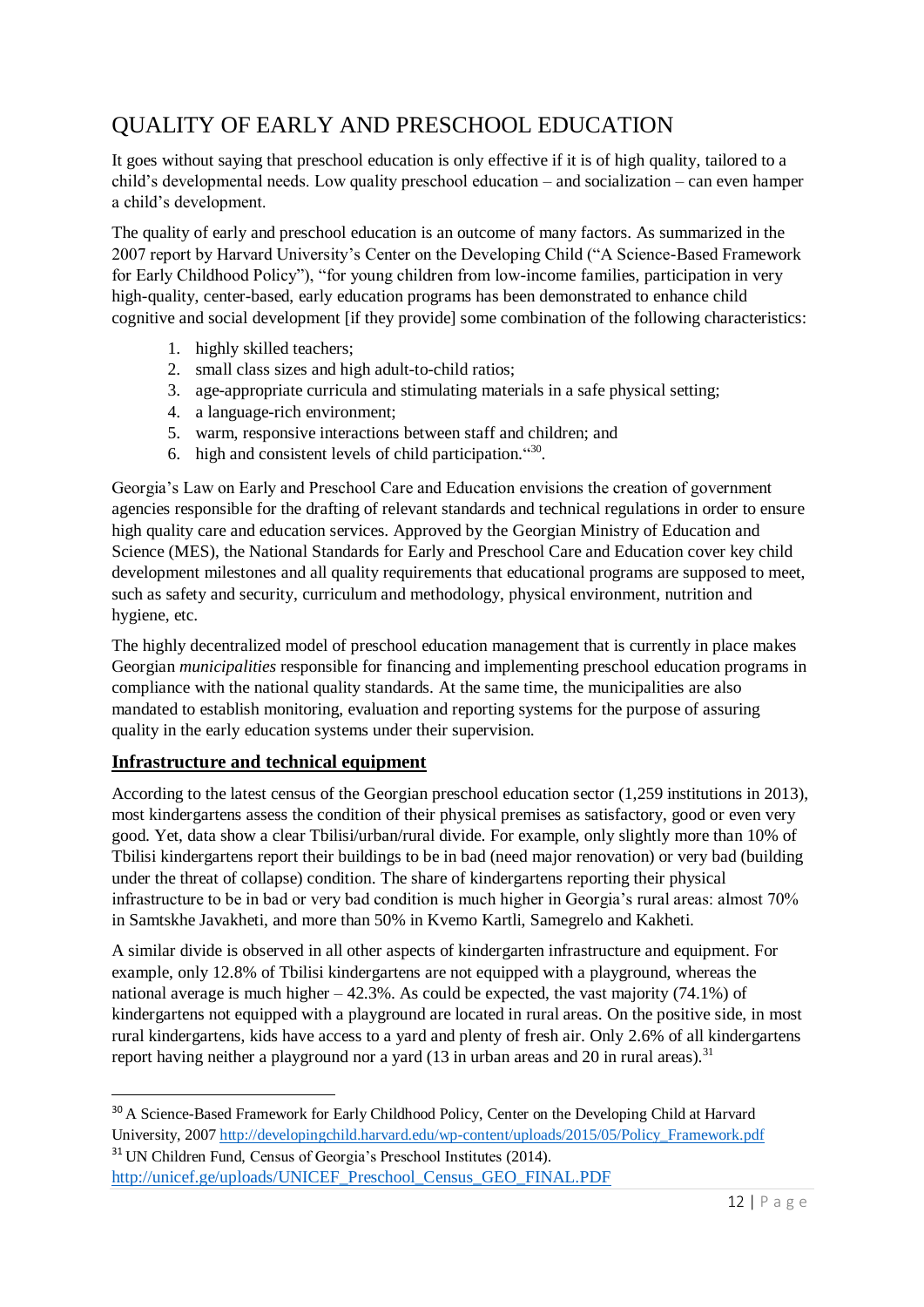A special report by the State Ombudsman has similar findings: 55% of examined preschool buildings need renovation. A majority of the kindergartens lack furniture, tools, methodological resources, books and toys<sup>32.</sup> The situation is particular dire in small towns and villages.

#### <span id="page-12-0"></span>**Qualification/training of preschool personnel**

The situation with the skills and professional qualifications of kindergarten teachers, caregivers and other staff is truly alarming<sup>33</sup>, as reflected, for example, in the Georgian State Ombudsman's report  $(2015)$ .

According to UNICEF's Preschool Census  $(2013)^{34}$ , Only 32.2% of preschool teachers have higher education (a Bachelor's or Master's degree) in preschool education or teaching; an additional 35.4% have a vocational degree in preschool education or teaching; and 32.5% have no relevant qualification at all. According to the same data, teachers find it difficult to individualize programs according to children's needs and manage difficult behavior. Non-teaching preschool personnel also lack necessary skills and professional qualifications, especially in the regions where trainings are less available.

According to our interviews with Preschool Education Development Division at the Georgian Ministry of Education and Science<sup>35</sup>, preschool principals are not qualified and not informed about the ways in which they could support and train their staff. This is a very weak link in the system. The procedures for training caregivers and preschool education specialists ("methodologists") are being developed in coordination with the Teachers Professional Development Center (TPDC). TPDC will coordinate trainings beginning in June 2018. For the moment, TPDC has only 2-3 persons dealing with preschool educators and is the process of hiring additional staff. Some of those trained will be qualified as "trainers" and will be employed to train "caregiver pedagogues". Salaries of qualified personnel will be upgraded accordingly, but relevant procedures are yet to be developed.

One causal factor for the lack of professional qualification in the early education system is the nonexistence of relevant formal education programs. Such programs have been introduced at the vocational level only in 2006. At the higher education level, only one program is available at Ilya State University<sup>36</sup>. Moreover, this program constitutes a "minor" within an undergraduate teacher training program and does not provide students with the qualification to teach in the preschool system.

Another related challenge is the lack of a systematic approach (at the national level) for in-service training and further professional development of kindergarten personnel. There are some examples of kindergarten unions and agencies financing the training of their education personnel. For example, in 2016-17, Tbilisi Kindergarten Agency has financed the training of all psychologists, special teachers, speech therapists, and pedagogy specialists (so-called 'methodologists") by Ilia State University. Similar trainings are unfortunately not available in places where they are most needed – in Georgia's small towns and remote villages. Some short training programs, targeting these locations, are organized and financed by nongovernmental organizations (with donor funding); a few training programs are offered by Georgian universities. However, teachers would often have no choice but to finance their participation in trainings as such costs are rarely included in the budgets of their kindergartens or Georgian municipalities. Relevant pedagogy literature is printed in small quantities

<sup>&</sup>lt;sup>32</sup> A Special Report on Monitoring of Preschool Institutions, Georgia's State Ombudsman and Children Rights Centre (2015), <http://www.ombudsman.ge/uploads/other/3/3371.pdf>

<sup>33</sup> Ibid, ibid

<sup>34</sup> UN Children Fund, Census of Georgia's Preschool Institutes (2014). [http://unicef.ge/uploads/UNICEF\\_Preschool\\_Census\\_GEO\\_FINAL.PDF](http://unicef.ge/uploads/UNICEF_Preschool_Census_GEO_FINAL.PDF)

 $\frac{35}{35}$  Interview with Nino Beselia and Mariam Gilashvili, Head and Senior Specialist, respectively, with the

Preschool Education Development Division at the Georgian Ministry of Education and Science, April 26, 2018 <sup>36</sup> Correspondence of the National Centre for Education Quality Enhancement, 2017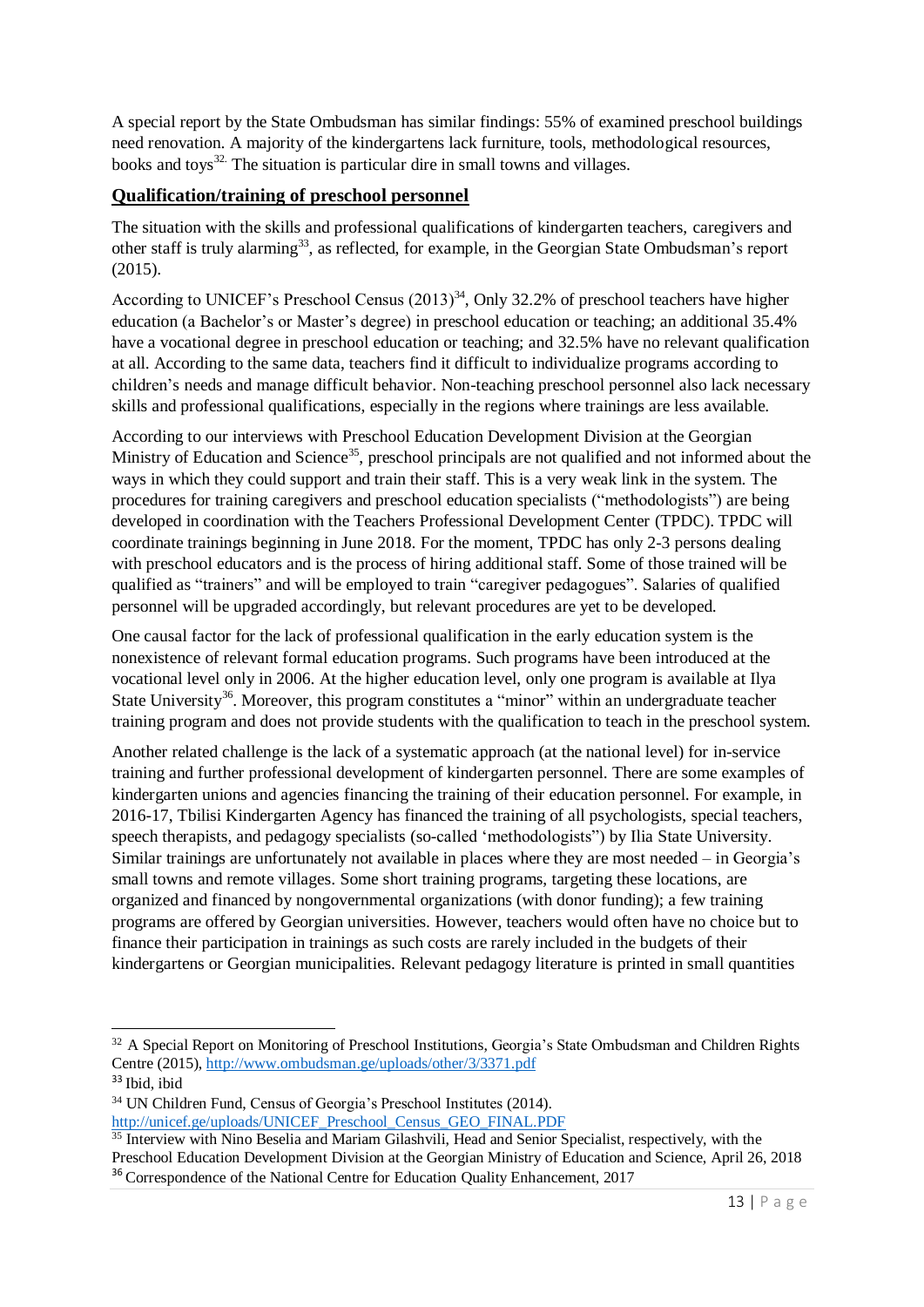and is mostly available electronically; when delivered it is often not accompanied by training, which limits its practical utilization.

The thrust of the Georgian government's efforts so far has been to establish and promote new professional standards for workers engaged in the preschool sector. The government approved such standards for teachers and caregivers, and is developing a qualification framework to be used in the design of university-level education programs. Additionally, the Ministry of Education launched the process of developing new teacher training modules. The government's 2017-2021 strategy<sup>37</sup> includes a plan to implement two cycles of training for pedagogy experts in all municipalities, deliver a special training module for teachers, as well as train trainers for the preschool education sector needs.

Yet, for the stronger standards and qualification framework to bear their fruit, the government has to increase the preschool sector's attractiveness for a new generation of preschool teachers, caregivers and other personnel. A key piece of the puzzle is remuneration. Georgia's Law on Early and Preschool Education determines that teachers' minimum remuneration shall be determined by a respective normative act of GoG. This requirement of the law is yet to be fulfilled.

In recent years, remuneration of preschool staff has slightly increased, however, the pace and magnitude of improvement leaves much to be desired<sup>38</sup>. In the absence of central regulation, compensation levels are quite different in different municipalities. While precise administrative data are not available to MES Preschool Education Development Division staff, our interviewees<sup>39</sup> assess that teachers and caregivers salaries range from 150 to 200GEL in the regions and about 400 GEL in Tbilisi. Practically all caregivers and teachers work from 9am till 5 or 6pm, not part-time. Principals might be paid about 400-500 GEL in the regions, and 600 GEL in Tbilisi. A 2016 study by Civitas Georgika<sup>40</sup> reports slightly higher numbers but agrees with the main point: preschool education workers find themselves at the lowest end of the earnings distribution in the Georgian economy, hardly providing any material stimulus for new and existing staff.

An additional factor hindering the efforts to improve the quality of preschool personnel is the tendency of all Georgian governments (and their regional branches) to enlist preschool and general education workers in political campaigning at the local level. On the one hand, this tendency translates into a lack of political will to implement painful restructuring measures that would necessarily impinge on the interests of incumbent workers. On the other hand, attempts at political manipulation of preschool teachers and directors, as reported by Transparency International-Georgia<sup>41</sup>, adversely affect preschool staff motivation and performance.

Finally, for young people to want to join the preschool education sector – and for existing staff to be able to do their job – teachers and caretakers must be offered an enabling environment in which they could thrive professionally: working with small groups, in a properly heated and air-conditioned space, with access to necessary educational supplies and support services.

Unfortunately, the kind of environment teachers and caregivers have to cope with in Georgia is often far from 'enabling'. The children-to-teacher ratio in many cases exceeds acceptable limits (40-60

<sup>&</sup>lt;sup>37</sup> Early Education Development Strategy 2017 of the Ministry of Education and Science

<sup>&</sup>lt;sup>38</sup> Teacher as a profession and early education. 2015. Ana Janelidze <http://mastsavlebeli.ge/?p=1629>. Will the salaries of kindergarten teachers increase – plans of political parties 2016. [Salome Gorgodze](file:///C:/Users/HP/Downloads/Salome%20Gorgodze) http://liberali.ge/articles/view/24808/gaizrdeba-tu-ara-baghis-aghmzrdelebistvis-khelfasi--ra-gegmebiaqvt-politikur-partiebs

<sup>&</sup>lt;sup>39</sup> Interview with Mariam Gilashvili and Nino Beselia, ibid.

<sup>40</sup> <http://kids.org.ge/news/hot-news/post/149>

<sup>&</sup>lt;sup>41</sup> Use of administrative resources in 2017 municipal elections in Georgia. 2017. Transparency International Georgia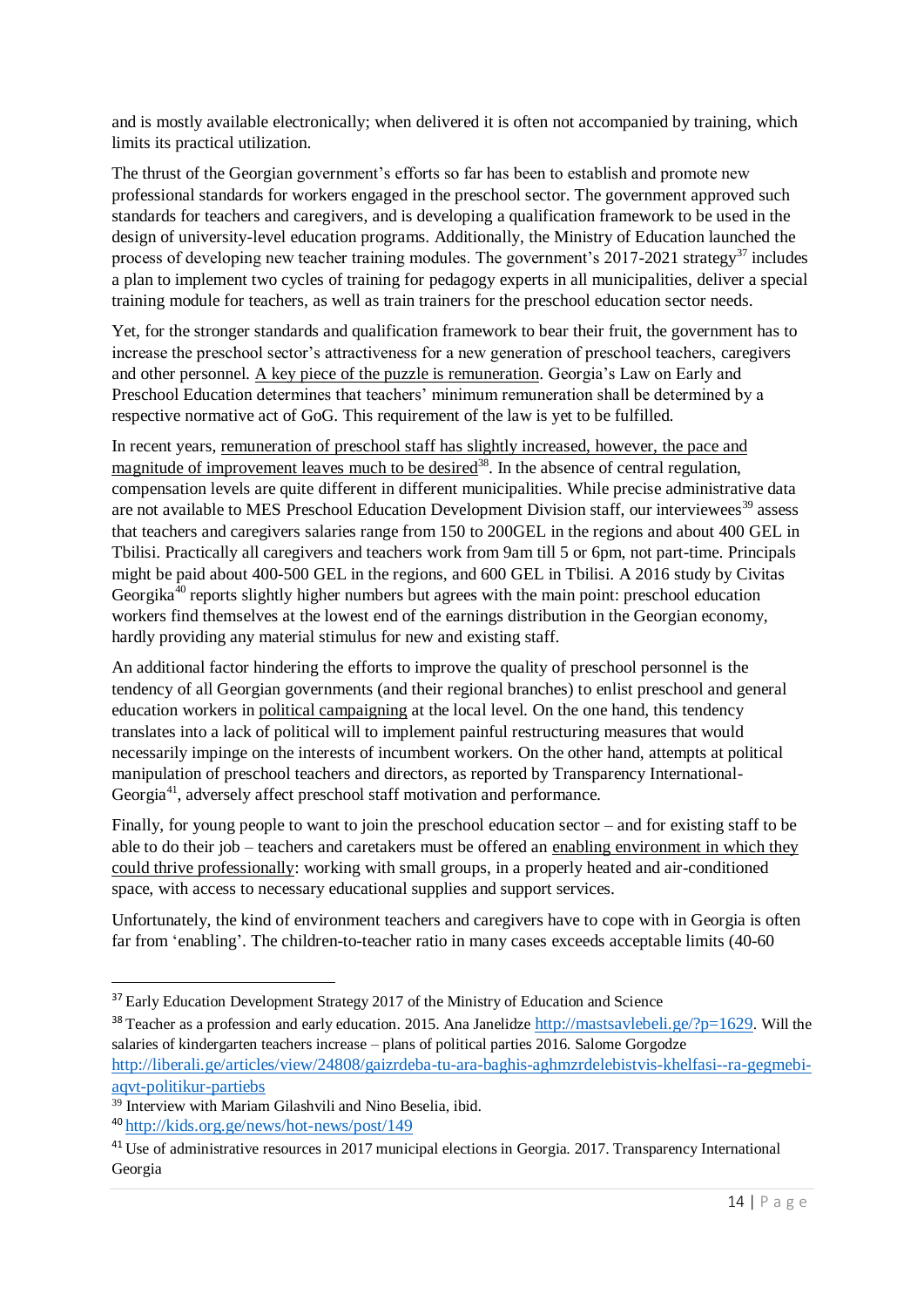children in one group), which may be a reason for the prevalence of violence and inappropriate professional conduct by preschool personnel, as reported in the Georgian Ombudsman's monitoring study of the preschool sector. Indeed, one of the most alarming findings in the report $42$ , is the prevalence of psychological and physical violence (and/or physical punishments) towards children, cases of which were reported in about 70% and 40% of the 61 monitored preschools, respectively.

#### <span id="page-14-0"></span>**Governance and management framework**

Given the lack of a strong individual and institutional champion, at times it appears that preschool education is an orphan child that gets very little attention from national policymakers and only survives thanks to education-focused international organizations, such as UNICEF, and a small number of civil society organizations.

Thus, preschool education is far from constituting a top priority for the Georgian Ministry of Education and Science (MES). Created only in 2013, the Ministry's Preschool Education Development Division consists of just two persons whose main responsibilities are to (i) coordinate the development of all standards and technical regulations for the preschool sector and (ii) implement the educational standard. Going forward, the Ministry might become the national coordination unit for the implementation of *all* standards and technical regulations, in which case the tiny division dealing with preschool education will be upgraded to a department.

The Ministry's education resource centers, which are located in every municipality, presently deal with general education. If MES does assume additional management or regulatory functions with respect to the preschool sector, these centers may have to hire additional staff (one or two person) specialized in preschool education. The physical monitoring, data collection, preschool inspection functions may be outsourced to a private company, leaving the ministry staff responsible for analyzing the data, reporting key results and developing policy recommendations for MES, the municipalities, and the public.

A lack of leadership is also reflected in the poor quality data concerning the preschool sector. Administrative data on preschool enrollment, staff qualifications, infrastructure is not systematically collected and analyzed, either at the municipal or the national level. The main sources of information are the annual household survey by the Georgian Statistical Office (GeoStat), which is not at all focused on the preschool sector, and occasional surveys commissioned by international organizations, such as UNICEF's Census of Georgia's Preschool Institutes (most recently conducted in 2014). Neither the government nor the municipalities have any information about private provision of preschool education. Private kindergartens are not required to register as such and are impossible to identify in the general business registry.

The 2016 Law on Early and Preschool Care and Education and envisions a procedure – yet to be developed – whereby all new and existing public and private kindergartens in the country will be required to go through a rigorous authorization process in the course of which institutions will be assessed on their ability to meet the national standards concerning physical space and playgrounds, equipment and educational supplies, sanitary and hygienic conditions, food and nutrition, formal qualifications and experience of preschool personnel. Yet, the law does not include any mechanisms to enforce the new regulations and penalize unauthorized activities in the field of early and preschool education. In the absence of such mechanisms, the private sector may not have the incentives to comply.

Indeed, many practicalities of the envisaged authorization process are yet to be worked out. Who will be primarily responsible for authorizing preschool institutions? Will municipal governments be able to acquire necessary knowledge and skills for a fully decentralized authorization system to be

**.**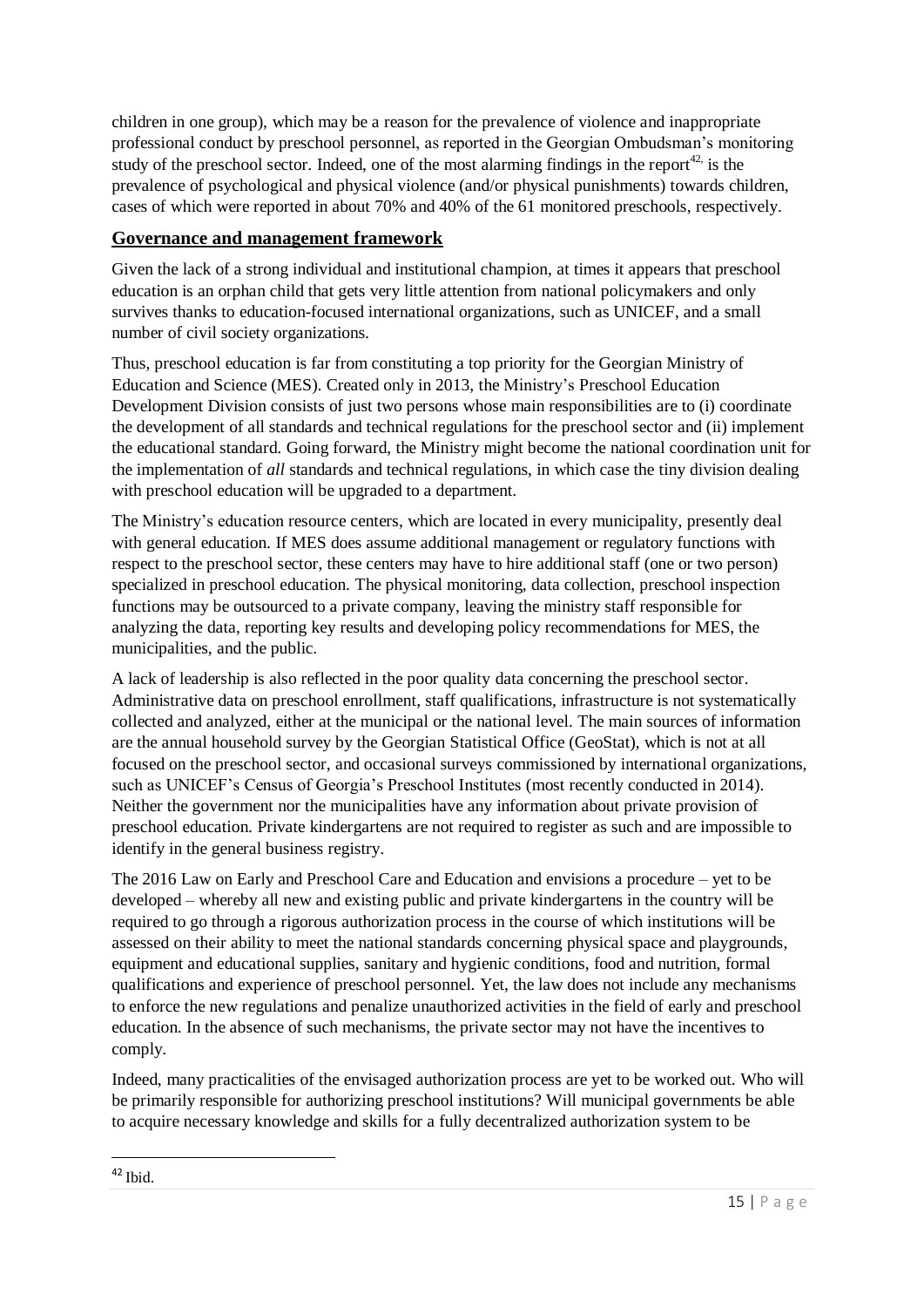implemented in a professional and economically efficient manner? If not, what is the best way to distribute this responsibility as well as other management and control functions between the Ministry of Education and Science, municipal authorities, and municipal kindergarten unions and agencies.

Adjustments will also be needed in the system of funding preschool institutions, which for the moment is lagging behind the regulatory framework. Is free preschool education for all, regardless of income and social status, the right approach for Georgia? Would it not make sense to introduce means testing and targeted subsidization of preschool education?

The current funding scheme make the amount of public funds allocated to a preschool institution a direct function of the number of kids served. While simple to administer, such an approach does not take into account the quality of service provided by preschools. For example, it does not create any incentives to reduce the size of groups, increase the number of teachers and caregivers, or engage additional staff to work with problematic kids or teach another language.

Finally, preschool sector workers, just like other public sector employees, often find themselves involved – against their will – in political campaigning on the side of the dominant political parties. As reported by Transparency International-Georgia<sup>43</sup>, attempts at political manipulation of preschool teachers and directors adversely affect preschool staff motivation and performance. Political tit-for-tat in the sector is also a factor hindering painful but necessary reforms.

## <span id="page-15-0"></span>KEY FINDINGS AND POLICY RECOMMENDATIONS

**The recently adopted national standards of early and preschool education follow the best global practices in the field. However, given the reality on the ground, the new standards are easier declared than implemented in practice.** A bold strategic adjustment along the following four dimensions will be required for the preschool education sector to perform its social function:

- 5. **Funding**. Georgia will have to adjust national priorities and increase funding for early and preschool education;
- 6. **Leadership and management**. The preschool sector needs a strong institutional 'parent' and champion at the national level. The sector will be impossible to reform with the current, highly decentralized preschool management model whereby every municipality is left to its own devices. The Ministry of Education and Science must be given the policy tools not only to set national standards but also actively manage the sector – reallocate human and financial resources from Tbilisi to remote locations, create regional management units to provide support to, and monitor the quality of preschool education provided by, the municipalities;
- 7. **Human capital.** The level of professionalism in the sector is utterly inadequate. Georgia will have to come up with a program to retire incompetent personnel and hire new staff based on objective performance criteria and the sector's needs. The system for educating and training preschool workforce, including its in-service training component, will have to be upgraded to serve the sector's human capital needs;
- 8. **Innovation.** The preschool sector should not be overregulated to allow and encourage local experimentation with alternative delivery models suited to different social circumstances, economic geography settings, and different needs (ethnic minorities, disabilities). Such models should allow to engage and better communicate with parents, bring in social partners, and change public perceptions of the individual, social and economic value of preschool education. Novel pilot programs and policy interventions should be properly assessed and scaled up when deemed successful.

**.** 

<sup>43</sup> Use of administrative resources in 2017 municipal elections in Georgia. 2017. Transparency International Georgia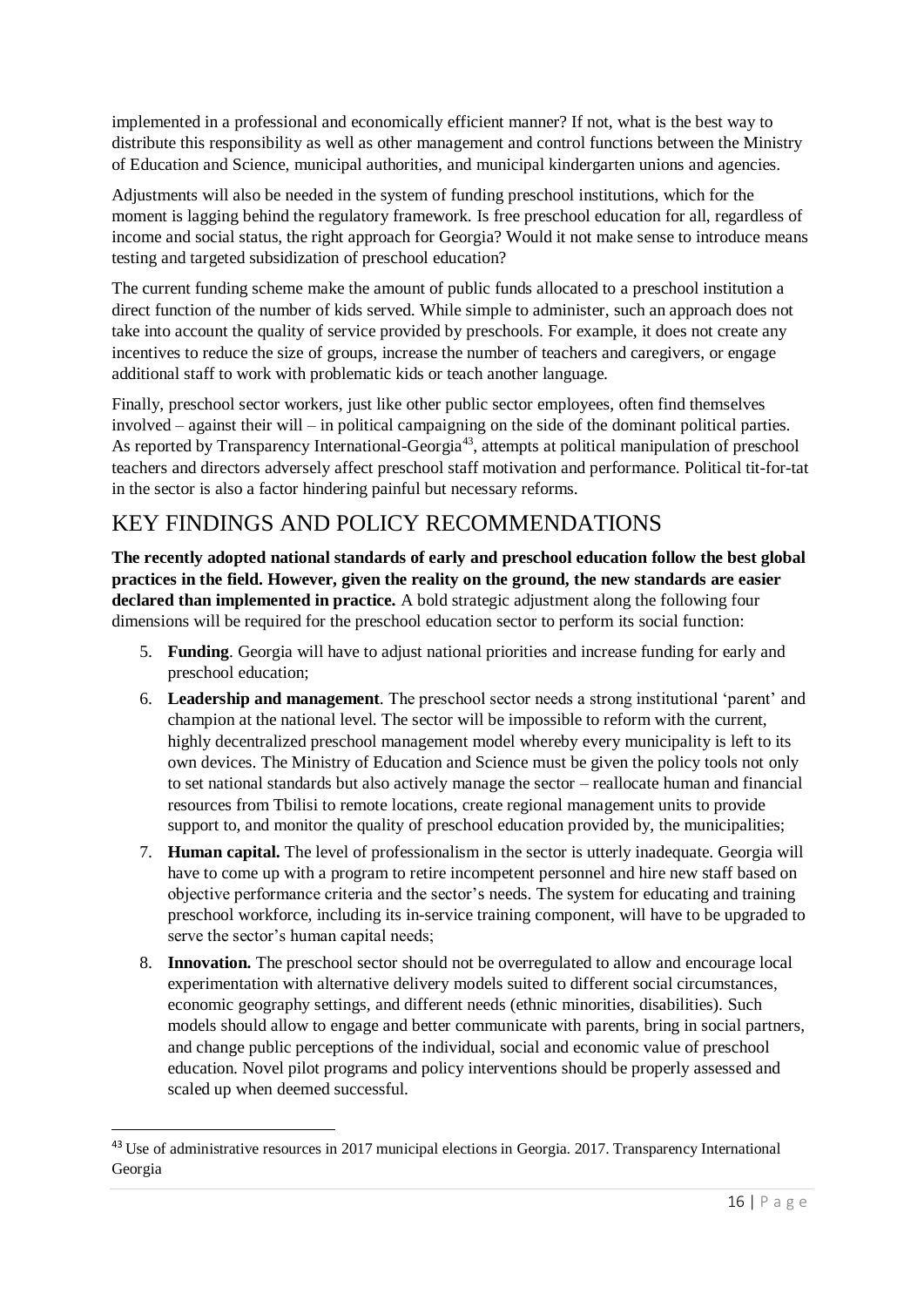#### **Specific recommendations:**

- **Fees and targeted subsidies**. The transition towards higher quality standards should follow a feasible path. If funding availability is a binding constraint for reducing group sizes and improving the child/teacher ratios, consider reintroducing modest tuition fees while providing targeted subsidization of preschool costs to lower middle class families, and not only the poor. This will relieve the pressure on the budget and help maintain private provision at an acceptable level.
- **Regional preschool education management units.** To facilitate the introduction of new preschool education standards, we recommend to establish under the Ministry of Education and Science regional units performing the following functions with respect to clusters of up to eight individual municipalities (or Georgian regions): facilitate inter-agency coordination and regional cooperation; monitor performance at the municipal level; coach municipal preschool management staff in the implementation of rigorous authorization procedures, regular inspections and observations; coordinate the delivery of training addressing gaps in professional skills.
- **Transparency and accountability**. Systematic collection and publication of data concerning the preschool education sector would strengthen the sector's accountability to the public, inform policymaking, and help parents make better choices. The following categories of data should be put in the public domain:
	- o administrative data about the sector (number of children/staff in public and private institutions, staff qualification, quality of infrastructure/facilities);
	- o impact assessment studies concerned with pilots and novel policy interventions;
	- o surveys (e.g. parent satisfaction surveys) and child performance studies and observations.
- Independence and self-governance of preschool institutions. Preschool institutions should be allowed greater freedom to create the new and the different. In and of itself, such freedom could serve as a powerful incentive to improve performance. Of course, greater freedom must be accompanied by greater accountability to the parents and social partners, who should be actively engaged in the governance and monitoring of preschool institutions.
- **Teacher training**. Georgia has to create new and improve existing education programs, at all levels, preparing future cadre for the preschool education sector, including online and face-toface continuous education programs. A fast track training and recruitment path could be introduced for new teachers, similar to Teach for Georgia program.
- **HR policies**. The following measures could be considered in order to attract a new generation of teachers and caretakers, and encourage existing staff to invest in own skills and serve in remote locations:
	- o Increase the basic level of remuneration for qualified personnel to a competitive level so as to encourage existing staff to go through relevant trainings and certification exams, and incentivize young Georgians to join the preschool caretaker/teacher profession;
	- o Encourage early retirement of educators who lack necessary skills and qualifications and are not willing or able to go through requisite trainings and exams;
	- o Offer extra remuneration to people with highly demanded qualifications, such as special needs teachers, pedagogy experts and psychologists;
	- o Offer special incentives (higher remuneration, free housing, career opportunities) to young preschool teachers and caretakers willing to relocate – for a certain period of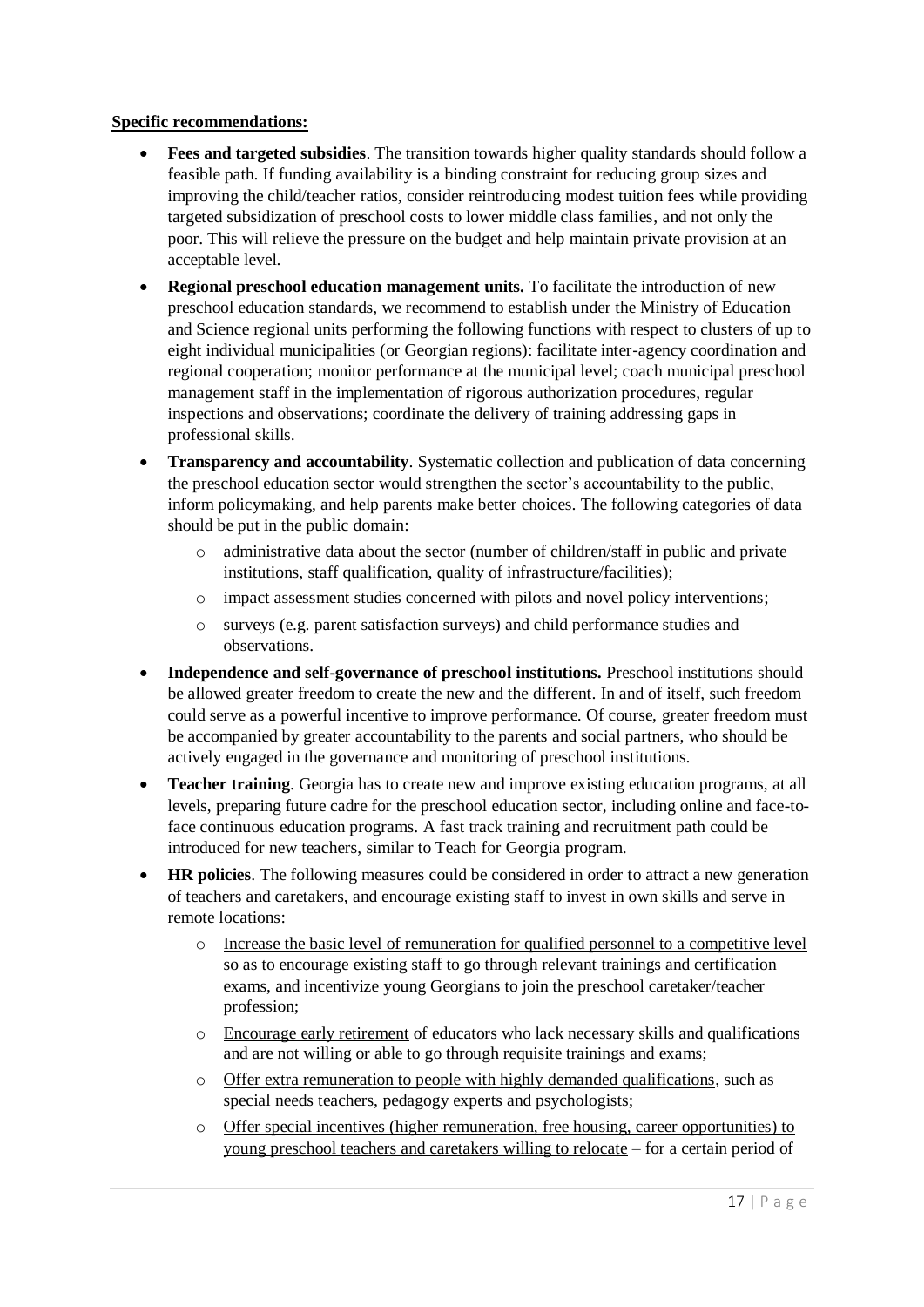time – from Tbilisi and other major cities to rural locations suffering from an acute shortage of qualified personnel.

- **Communication**. The Georgian government may want to work with civil society organizations and international partners in order to implement awareness campaigns and generally improve communication to overcome stigma, inform parents and caretakers of their rights and obligations, train and otherwise engage parents. Early education centers for children of 0-2 age can be an excellent means of exposing parents to the advantages of preschool education.
- **Teaching materials and educational resources**. Georgia should continue investing in the entire range of teaching materials serving preschool education needs, including those tailored for special needs children, multilingual and multicultural settings.
- **Online registration procedures**. As long as access to public preschools falls short of demand, it may be important to do more to prioritize socially vulnerable families in the process of online registration. Such families may need assistance with getting all the required paperwork in order. Currently the status of socially vulnerable families is assigned to families scoring below 100001, however, this threshold may be increased to prioritize a larger number of families. The online registration procedure should assign children to kindergartens that are closest to their place of residence.
- **Voucher financing and private provision**. Children who were denied access to the public preschool system should be provided with a voucher fully or partially covering the cost of education in private preschool institutions, if such are available in the area. Voucher financing of private preschool education can be a viable alternative to building new public kindergartens in neighborhoods experiencing a temporary spike in fertility (such as when populated by young families) or small communities in which construction public institutions is not economically viable in the medium term.
- **Infrastructure and transportation bottlenecks**. To address space shortages, municipalities can repurpose and renovate publically-owned buildings to serve preschool education purposes. Municipal vehicles could be used to help transport children to kindergartens located in nearby villages and towns while adhering to strict safety measures.
- **Bilingual programs**. In order to increase enrollment of ethnic minority children, Georgia has to make a significant effort to develop bilingual programs, study books, games and educational resources. Teachers and caretakers should be trained to deliver bilingual programs. Communication efforts target ethnic minority families should inform them about the benefits of preschool education.
- **Special needs programs**. Existing kindergarten infrastructure should be upgraded to serve children with disabilities and other special needs.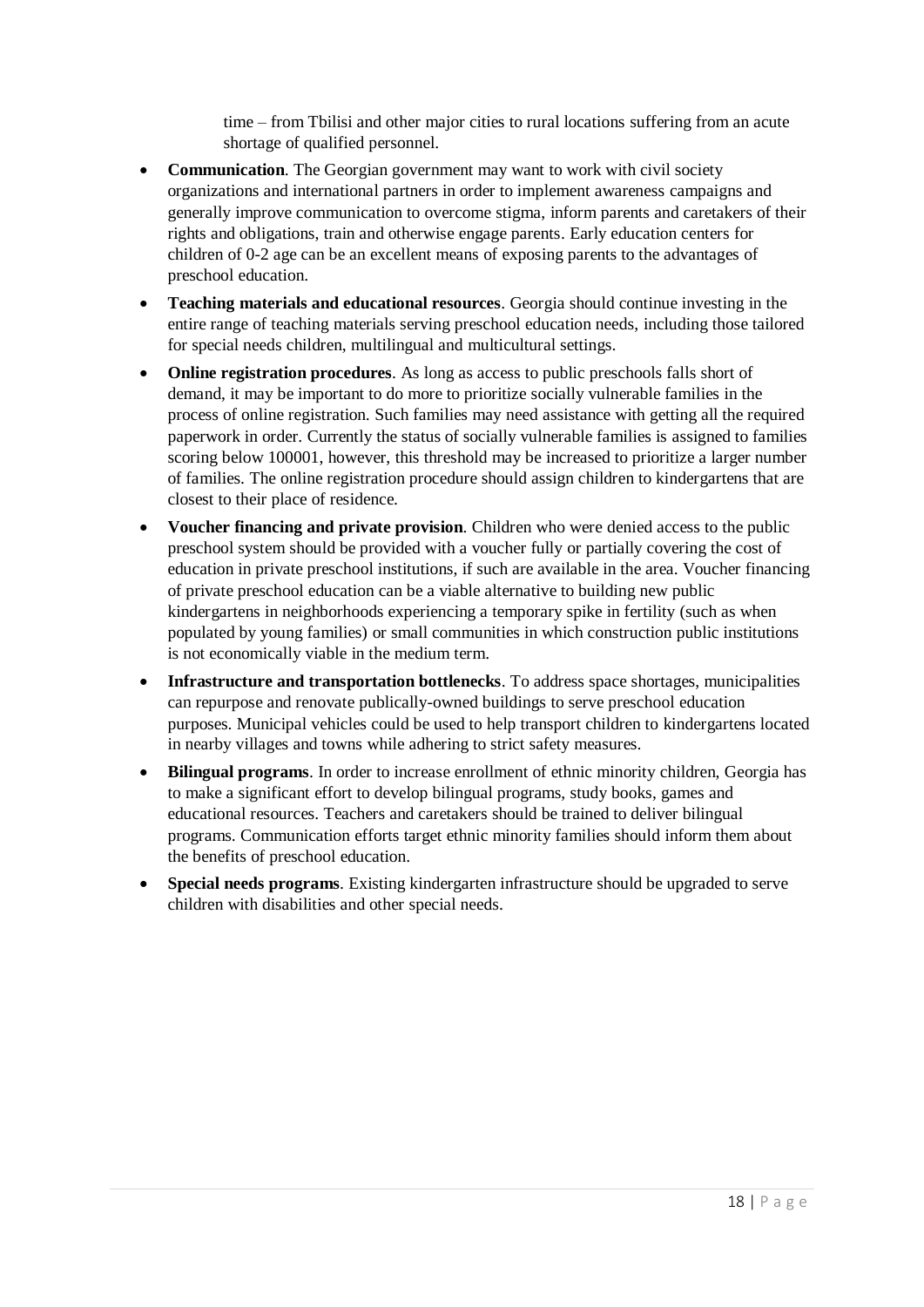## <span id="page-18-0"></span>BIBLIOGRAPHY

Convention on the Rights of Children (1989). Downloaded on 6/12/2017 from:

[http://unicef.ge/uploads/CRC\\_georgian\\_language\\_version.pdf](http://unicef.ge/uploads/CRC_georgian_language_version.pdf)

Georgia's Law on Early and Preschool Care and Education. Downloaded on 6/12/2017 from: [http://ssa.gov.ge/files/01\\_GEO/KANONMDEBLOBA/Sakanonmdeblo/42.pdf](http://ssa.gov.ge/files/01_GEO/KANONMDEBLOBA/Sakanonmdeblo/42.pdf)

Decree №141/N dated May 20, 2010 by the Minister of Labor, Health and Social Care of Georgia on Approval of the Rule of Estimation of Social and Economic Condition of the Socially Unprotected Families. Downloaded on 6/12/2017 from:

[http://ssa.gov.ge/files/01\\_GEO/KANONMDEBLOBA/Kanon%20Qvemdebare/249.pdf](http://ssa.gov.ge/files/01_GEO/KANONMDEBLOBA/Kanon%20Qvemdebare/249.pdf)

Use of administrative resources for the 2017 local municipal elections in Georgia. 2017. Transparency International-Georgia.

Government of Georgia (30/10/2017). Resolution # 488 on Approval of the National Standards of Early and Preschool Care and Education. Downloaded on 11/12/2017 from: <https://matsne.gov.ge/ka/document/view/3838798>

Government of Georgia (27/10/2017). Resolution # 478 on Approval of Professional Standard for the Kindergarten Teacher. Downloaded on 11/12/2017 from: <https://matsne.gov.ge/ka/document/view/3837404>

Government of Georgia (30/10/2017). Resolution # 487 on approval of the technical regulation on Food and Nutrition Standards for Early and Preschool Care and Education Entities. Downloaded on 11/12/2017 from: <https://matsne.gov.ge/ka/document/view/3838370>

Government of Georgia (27/10/2017). Resolution # 485 on approval of technical regulation Sanitary and Hygiene Standards of Early and Preschool Care and Education Entities. Downloaded on 11/12/2017 from:<https://matsne.gov.ge/ka/document/view/3837694>

2018-2020 Strategy for Implementing Georgia's Law on Early and Preschool Care and Education, Council for coordinating implantation of Georgia's Law on Early and Preschool Care and Education at the Legal Committee of the Parliament of Georgia

UN Children Fund. 2017. Annual Research of Population Welfare

Georgia's State Ombudsman (2015). Special Report on Monitoring of Preschool and Early Education Entities. Downloaded on 6/12/2017 from the link [http://www.ombudsman.ge/ge/reports/specialuri](http://www.ombudsman.ge/ge/reports/specialuri-angarishebi/specialuri-angarishi-skolamdeli-saagmzrdelo-dawesebulebebis-monitoringis-shesaxeb.page)[angarishebi/specialuri-angarishi-skolamdeli-saagmzrdelo-dawesebulebebis-monitoringis](http://www.ombudsman.ge/ge/reports/specialuri-angarishebi/specialuri-angarishi-skolamdeli-saagmzrdelo-dawesebulebebis-monitoringis-shesaxeb.page)[shesaxeb.page](http://www.ombudsman.ge/ge/reports/specialuri-angarishebi/specialuri-angarishi-skolamdeli-saagmzrdelo-dawesebulebebis-monitoringis-shesaxeb.page)

Report on Monitoring of the Implementation of the National Strategy of Civil Equality and Integration and 2015-2016 Action Plan. Ethnic Minority Council at the State Ombudsman of Georgia. 2017. Published in February.

Special Report on Monitoring of Preschool Education Entities. 2015 Georgia's State Ombudsman, Children Rights Centre. Downloaded on 6/12/2017 from the link <http://www.ombudsman.ge/uploads/other/3/3371.pdf>

Correspondence of the National Centre for Education Quality Enhancement, 2017

Early Education Development Strategy of the Ministry of Education and Science, 2017

Teacher as a profession and early education. 2015. Ana Janelidze, downloaded in 6.12.2017 from <http://mastsavlebeli.ge/?p=1629>